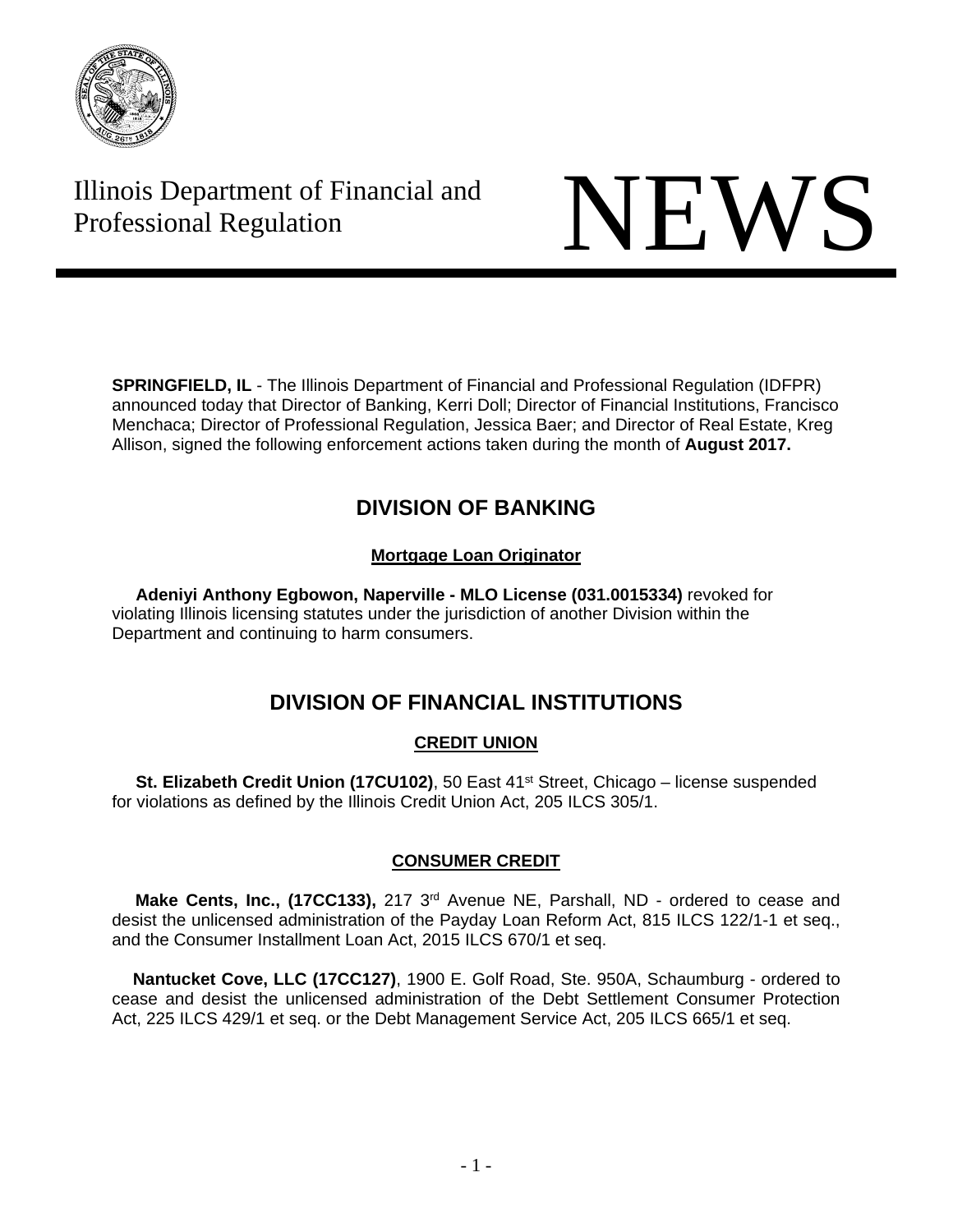# **DIVISION OF PROFESSIONAL REGULATION**

#### **UNLICENSED**

 **A to Z Home Improvements Inc., Mascoutah, unlicensed** - ordered to cease and desist the unlicensed practice of roofing contracting.

 **Susana Araujo, Cicero, unlicensed** - ordered to cease and desist unlicensed practice of medicine and assessed a civil penalty of \$500.

 **Crispy Cuts Barber Beauty Salon, Chicago, unlicensed** - ordered to cease and desist the unlicensed practice as a salon.

 **Griffith Parc Blow Dry Boutique & Salon, Chicago, unlicensed** - ordered to cease and desist the unlicensed practice as a salon.

 **Sun Guifen, Crystal Lake, unlicensed** - ordered to cease and desist the unlicensed practice of massage therapy for compensation.

 **Dong Huynh, O'Fallon, unlicensed** - ordered to cease and desist the unlicensed practice of cosmetology, esthetics or nail technology.

 **J&W Roofing, Creve Coeur, unlicensed** - ordered to cease and desist the unlicensed practice of roofing contracting.

 **Zenith Jones, Chicago, unlicensed** - ordered to cease and desist the unlicensed practice of barbering or cosmetology.

 **Raina Love, Calumet Park, unlicensed** - ordered to cease and desist the unlicensed practice of barbering, hair braiding or cosmetology.

 **Curtis Miller, Peoria, unlicensed** - ordered to cease and desist unlicensed practice of massage therapy for compensation.

 **Thomas Mleczko, Mascoutah, unlicensed** - ordered to cease and desist the unlicensed practice as a roofing contractor.

 **Quan Nguyen, Charleston, unlicensed** - ordered to cease and desist the unlicensed practice of nail technology.

 **Quang Ut, St. Louis, MO, unlicensed** - ordered to cease and desist the unlicensed practice of cosmetology, esthetics or nail technology.

 **Christopher Robinson, Chicago, unlicensed** - ordered to cease and desist the unlicensed practice as a cosmetologist or barbering.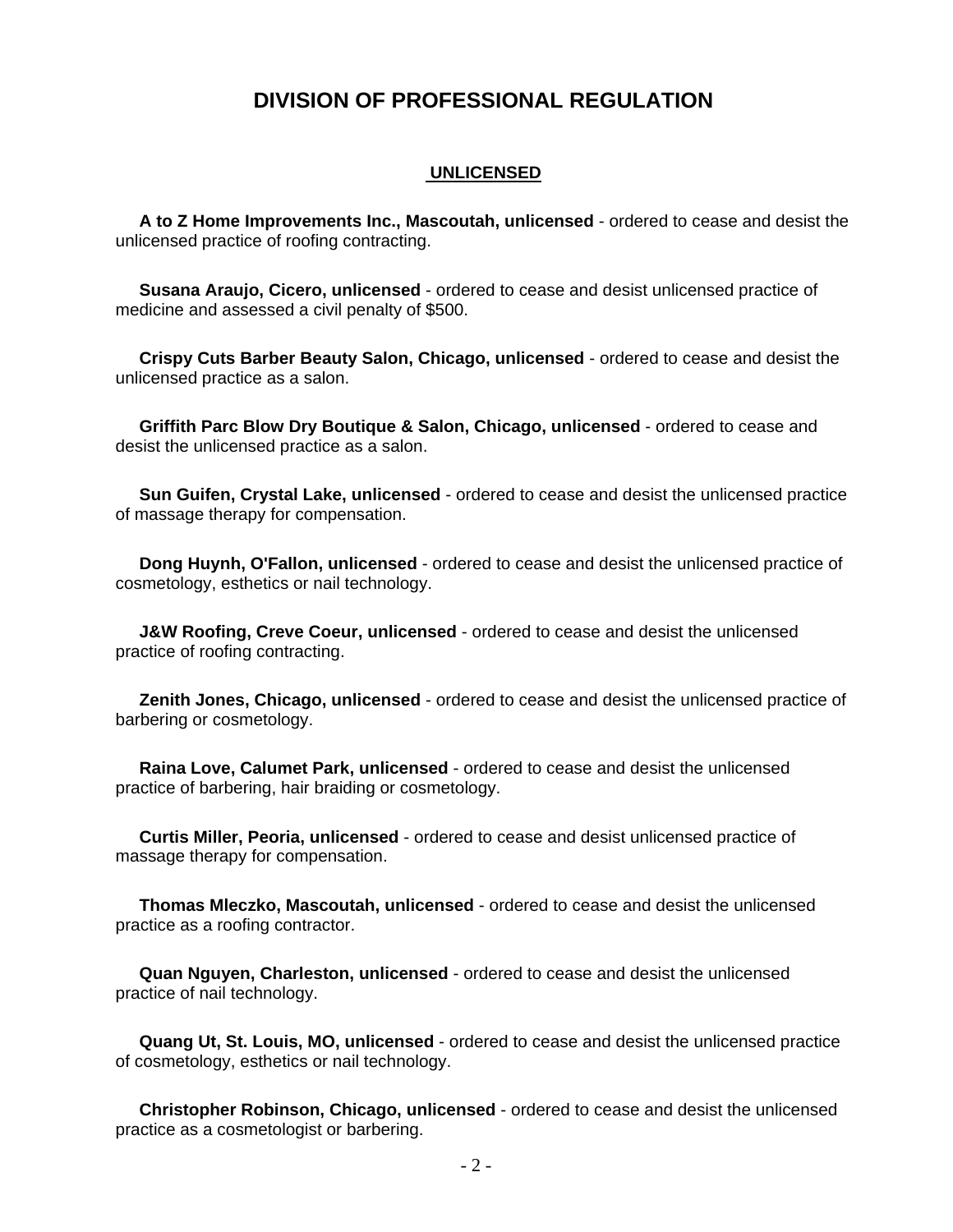**Leon Taylor, Kewanee, unlicensed** - ordered to cease and desist the unlicensed practice of barbering or cosmetology.

 **Kim Tran, Mattoon, unlicensed** - ordered to cease and desist the unlicensed practice of nail technology.

 **VIP Hair Salon, Waukegan, unlicensed** - ordered to cease and desist the unlicensed practice as a salon.

 **Yanhua Wei, Chicago, unlicensed** - ordered to cease and desist the unlicensed practice of massage therapy for compensation.

 **John Whittles, Creve Coeur, unlicensed** - ordered to cease and desist the unlicensed practice of roofing contracting.

 **Zeus Roofing, Inc., Norridge, unlicensed** - ordered to cease and desist the unlicensed practice of roofing contracting.

#### **ARCHITECTURE**

 **Andrew Lipowski, Chicago, 001009882** - architect license suspended for failure to file and/or pay Illinois state income taxes.

 **J Vincent Rigg, Berrien Springs, MI, 001018455** - architect license suspended for failure to file and/or pay Illinois state income taxes.

#### **ATHLETICS**

 **Zine-Eddine Hameur-Lain, Nancy, France, 0021690790024** - FCMA contestant license suspended for three months, effective retroactive to February 24, 2017 for testing positive for opiates.

 **Ariel Machado, Curitiba, PR, 0021690810024** - FCMA contestant license suspended for eight months effective retroactive to February 24, 2017 and fined \$2,500 for testing positive for banned substances.

 **Alexander Martin, Harvey, 0021675720003** - licensed boxer license suspended for failure to file and/or pay Illinois state income taxes.

 **Chad Pierce, Rockford, 0021691790022** - licensed FCMA second license suspended for failure to file and/or pay Illinois state income taxes.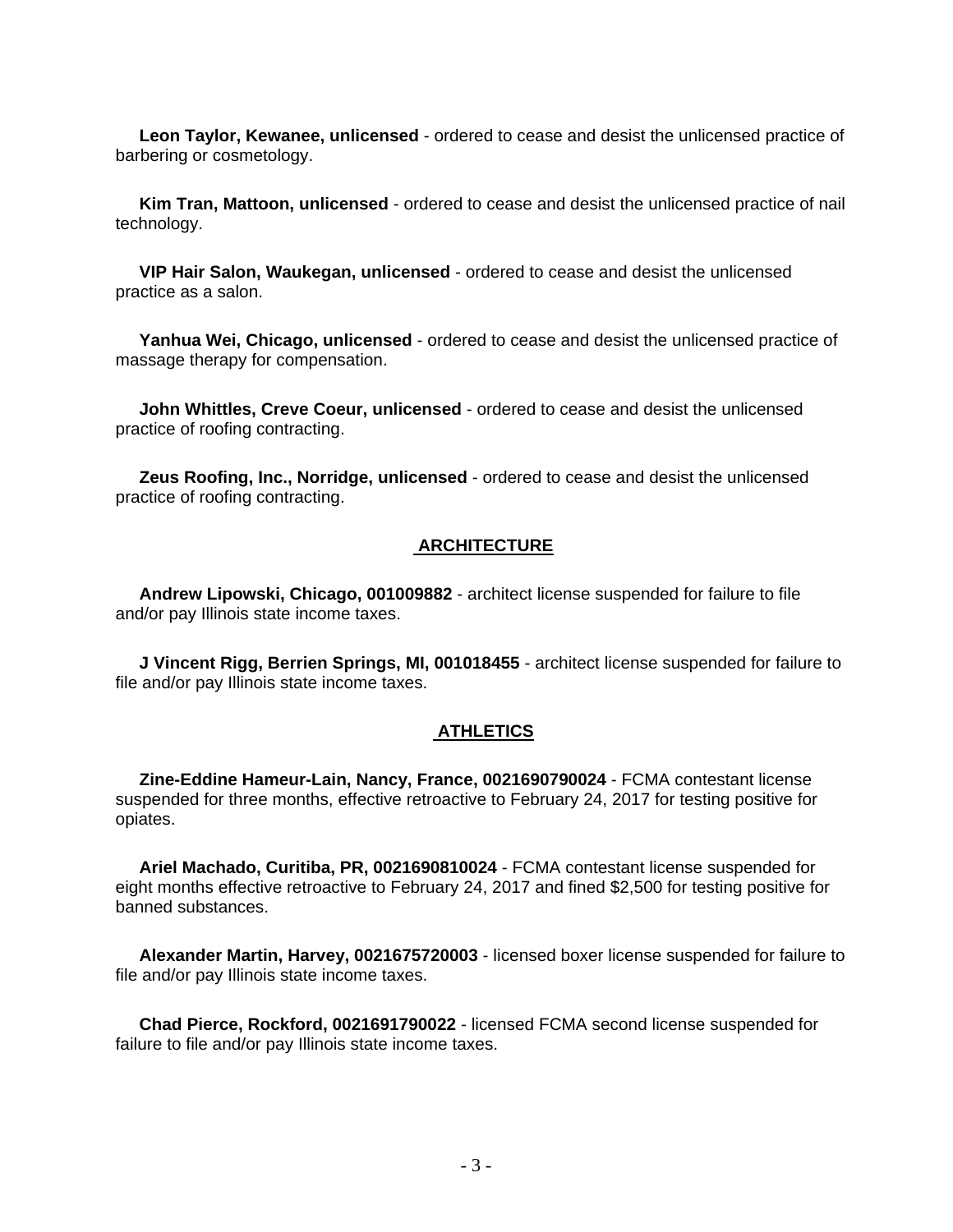#### **BARBER, COSMETOLOGY, ESTHETICS, HAIR BRAIDING AND NAIL TECHNOLOGY**

 **Linda Arden, Peoria, 169012439** - nail technician license suspended for failure to file and/or pay Illinois state income taxes.

 **Jerry Ayers, Sauk Village, 006062205** - barber license suspended for failure to file and/or pay Illinois state income taxes.

 **Hanna Ayo, Chicago, 011290912** - cosmetologist license suspended for failure to file and/or pay Illinois state income taxes.

 **Helena Borrows, Schaumburg, 170000171** - nail technology teacher license placed in refuse to renew status based on material misstatements to Department, misrepresentation for purposes of obtaining a license, willfully filing false records, and unprofessional conduct.

 **Carissa Bowden, Fairbury, 011292524** - cosmetologist license placed in refuse to renew status based on material misstatements to Department, misrepresentation for purposes of obtaining a license, willfully filing false records, and unprofessional conduct.

 **Phuong Bui, Peoria Heights, 169021717** - nail technician license reprimanded and fined \$250 due to aiding and abetting unlicensed practice of nail technology.

 **Maria Carrillo, Chicago, 011278722** – cosmetologist license suspended for failure to file and/or pay Illinois state income taxes.

 **Daniel Charneski, Freeport, 011316373** - cosmetologist license issued and placed on probation for three years due to prior criminal convictions.

 **Georgia Davis, Chicago, 012004588** - cosmetology teacher license suspended for failure to file and/or pay Illinois state income taxes.

 **Shawn Flemming, Chicago, 131011309** - licensed esthetician license suspended for failure to file and/or pay Illinois state income taxes.

 **Mary Giuliano, Lombard, 011260688** - cosmetologist license suspended for failure to file and/or pay Illinois state income taxes.

 **Aurora Gore, Evanston, 011267958** - cosmetologist license suspended for failure to file and/or pay Illinois state income taxes.

 **Gina Hernandez, Melrose Park, 011272220** - cosmetologist license suspended for failure to file and/or pay Illinois state income taxes.

 **Maria Hernandez, Cicero, 011198228** - cosmetologist license placed on probation for one year and fined \$5,000 based on unprofessional conduct.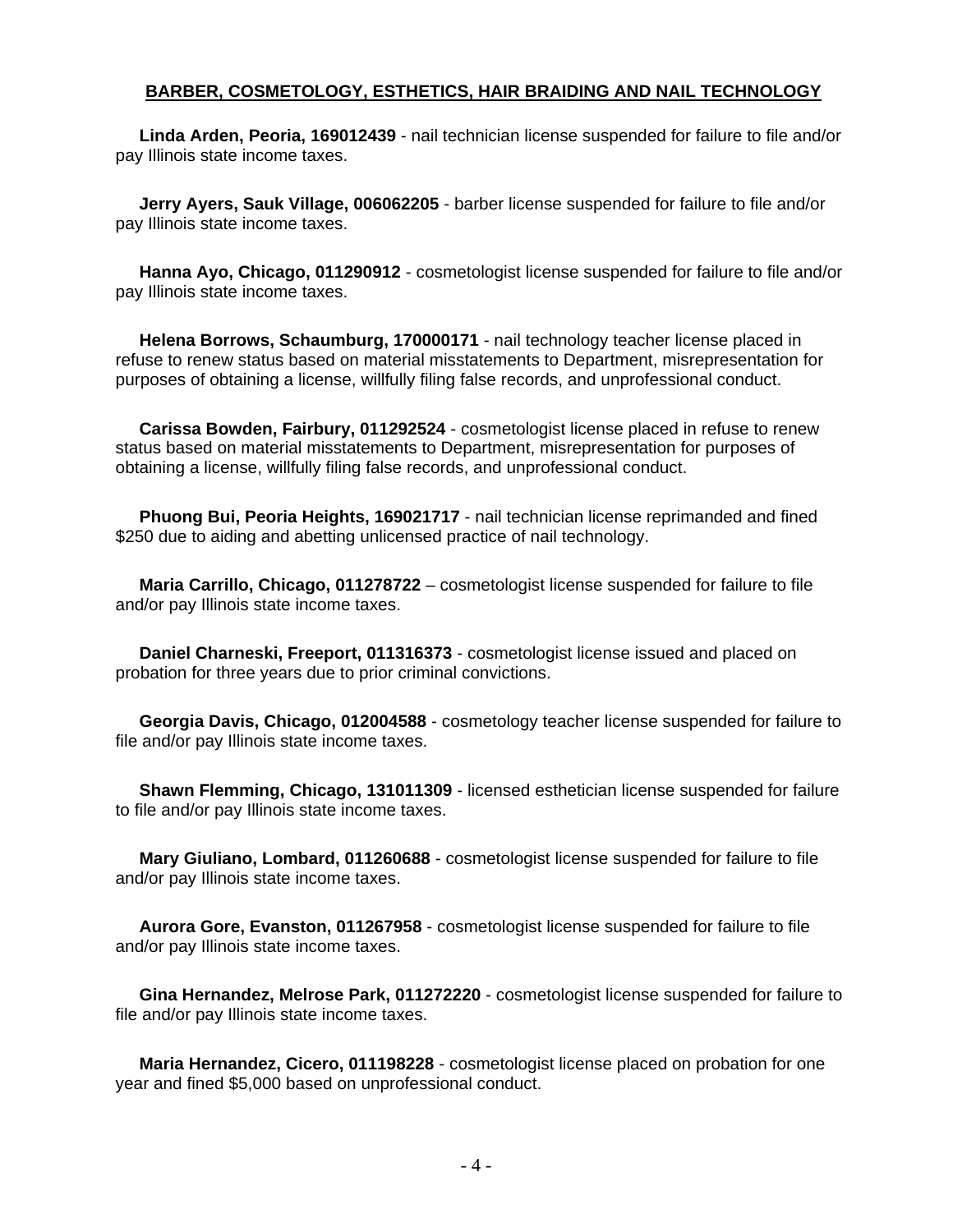**Debbie Hill, Wheaton, 012005635** - cosmetology teacher license suspended for failure to file and/or pay Illinois state income taxes.

 **JJ Nails and Spa, Lake Barrington, 189014261** - salon license reprimanded and fined \$750 based on aiding and assisting unlicensed practice of nail technology.

 **Tuesdey Kenner, Arnold, MO, 131009836** - esthetician license suspended for failure to file and/or pay Illinois state income taxes.

 **Adam Kenney, Chicago, 011302601** - cosmetologist license suspended for failure to file and/or pay Illinois state income taxes.

 **Alfred Larry, Matteson, 006064231** - barber license suspended for failure to file and/or pay Illinois state income taxes.

 **Michael Lewis, Chicago, 011250434** - cosmetologist license suspended for failure to file and/or pay Illinois state income taxes.

 **David Lott, Springfield, 011252005** - cosmetologist license suspended for being more than 30 days' delinquent in the payment of child support.

 **Jaclene Louis, Bloomingdale, 131007339** - licensed esthetician license suspended for failure to file and/or pay Illinois state income taxes.

 **Morgan McCaffrey, Zion, 011310206** - cosmetologist license suspended for failure to file and/or pay Illinois state income taxes.

 **Alma Meilutyte, Chicago, 169014474** - nail technician license suspended for failure to file and/or pay Illinois state income taxes.

 **Men's Hair Salon, Glenview, 189010411** - salon license reprimanded and fined \$250 after salon operated on a non-renewed license.

 **Nation Nails, Peoria, 189005622** - salon license placed on probation for one year and fined \$1,000 for failure to comply with sanitation requirements.

 **Kory Nero, South Holland, 006061946** - barber license suspended for failure to file and/or pay Illinois state income taxes.

 **Oanh Nguyen, Chicago, 011282824** - cosmetologist license suspended for failure to file and/or pay Illinois state income taxes.

 **Jose Nunez, Chicago, 011299699** - cosmetologist license suspended for failure to file and/or pay Illinois state income taxes.

 **Allison Oldham, Springfield, 011311598** - cosmetologist license placed on probation for one year based on felony conviction and unprofessional conduct.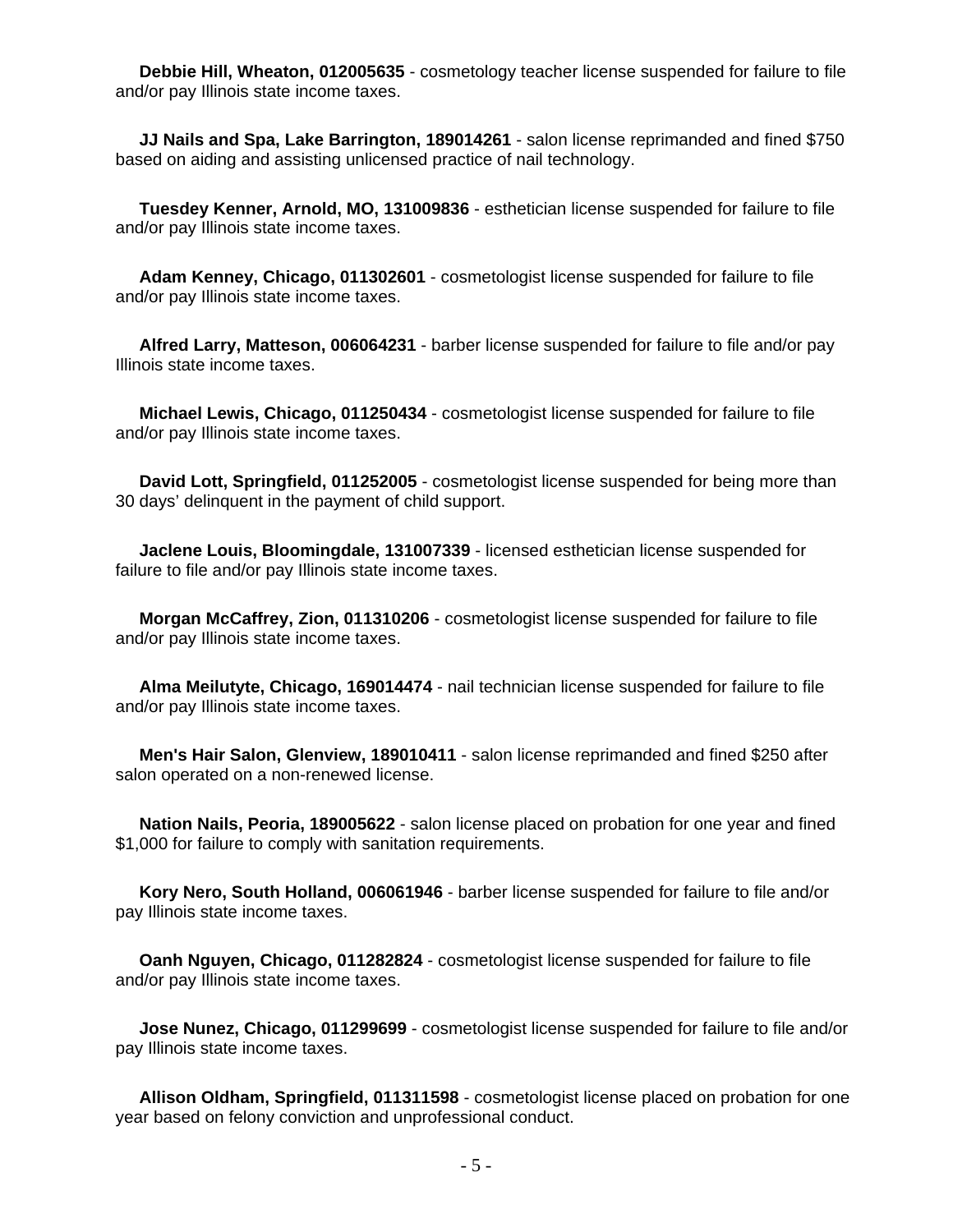**Nadling Pollard, Chicago, 011258628** - cosmetologist license restored with reprimand and fined \$1,000 for practicing on a suspended license.

 **Burton Ransford, Chicago, 011267920** - cosmetologist license suspended for failure to file and/or pay Illinois state income taxes.

 **Tramaine Roberts, Matteson, 011245812** - cosmetologist license restored with reprimand and fined \$250 based on material misstatement to Department.

 **Leta Robinson, Bourbonnais, 011282429** - cosmetologist license suspended for failure to file and/or pay Illinois state income taxes.

 **Elizabeth Schuler, Chicago, 011223169** - cosmetologist license suspended for failure to file and/or pay Illinois state income taxes.

 **Voula Stathis, Wadsworth, 011197302** - cosmetologist license suspended for failure to file and/or pay Illinois state income taxes.

 **Tzvetan Tochev, Chicago, 011277961** - cosmetologist license suspended for failure to file and/or pay Illinois state income taxes.

 **Angelo Torres, Hoffman Estates, 011266359** - cosmetologist license suspended for failure to file and/or pay Illinois state income taxes.

 **Sang Tran, Chicago, 169022165** - nail technician license suspended for failure to file and/or pay Illinois state income taxes.

 **Eddie Whiteside, Joliet, 011316372** - cosmetologist license issued and placed on probation for three years due to prior criminal convictions.

#### **DENTAL**

 **Peter Cholewa, Chicago, 019021567** - dentist license suspended for failure to file and/or pay Illinois state income taxes.

 **Conrad Magno, Chicago, 019026625** - dental license suspended for failure to file and/or pay Illinois state income taxes.

 **Andrea Miller-Finch, Chicago, 019022059** - dental license suspended for failure to file and/or pay Illinois state income taxes.

 **Taiba Nasreen S, Lombard, 019019011** - dental license reprimanded with coursework for failure to maintain records, poor treatment planning, and refusing to finish patient treatment.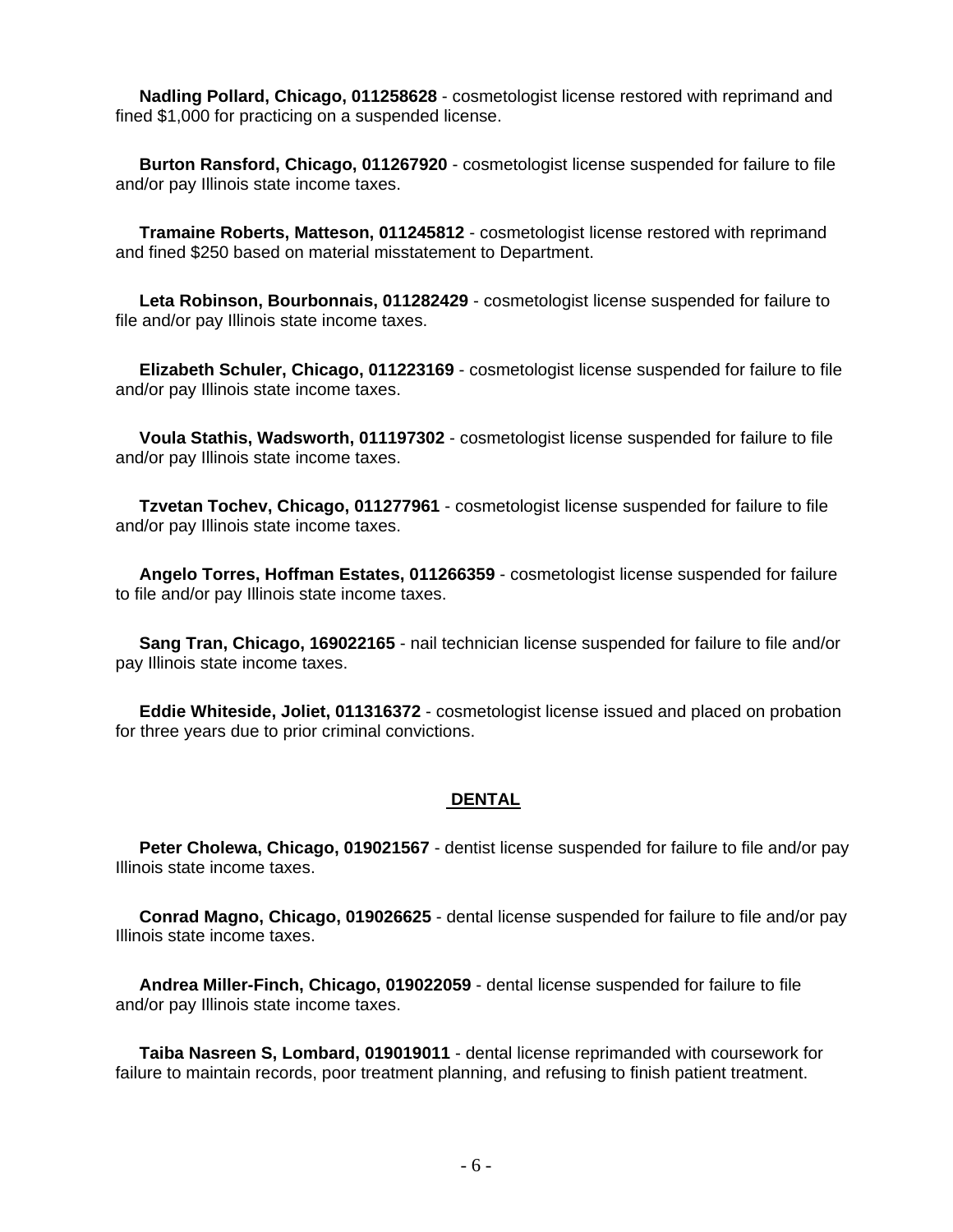#### **PSYCHOLOGY**

 **Ronald Graef, Glenview, 071002640** - clinical psychologist license placed on indefinite probation for a minimum of two years based on unprofessional conduct and failure to maintain appropriate boundaries while treating a patient.

#### **COLLECTION AGENCY**

 **Atlantic Recovery Solutions, LLC, Amherst, NY, 017022012** - collection agency license reprimanded and fined \$2,500 based on material misstatement to Department and sister-state discipline.

 **Carson Smithfield, Woodbury, NY, 017021566** - collection agency license reprimanded and fined \$2,500 based on material misstatement to Department and sister-state discipline.

#### **DETECTIVE, ALARM, SECURITY, FINGERPRINT VENDOR AND LOCKSMITH**

 **Justyn Adams, Merrillville, IN, 129395320** - permanent employee registration card indefinitely suspended as a result of failure to report arrest and conviction for felony offense of aggravated unlawful use of a weapon.

 **Charles Allen, Joliet, 129039212** - permanent employee registration card placed in refuse to renew status for failure to appear for disciplinary conference.

 **William Allen, Harvey, 129022245** - permanent employee registration card suspended for failure to file and/or pay Illinois state income taxes.

 **Diamond Astafa, Chicago, 129372487** - permanent employee registration card placed on two-year non-reporting probation due to criminal conviction and failure to report.

 **Billy Baber, Bellwood, 129239907** - permanent employee registration card suspended for failure to file and/or pay Illinois state income taxes.

 **Steve Ballard, Moline, 129038789** - permanent employee registration card placed in refuse to renew status for failure to appear for disciplinary conference.

 **Dominique Bangmon, East Peoria, 129407797** - permanent employee registration card suspended for failure to file and/or pay Illinois state income taxes.

 **Marcella Baugher, Pekin, 129173950** - permanent employee registration card suspended for failure to file and/or pay Illinois state income taxes.

 **Lumumba Beamon, Chicago, 129009962** - permanent employee registration card suspended for failure to file and/or pay Illinois state income taxes.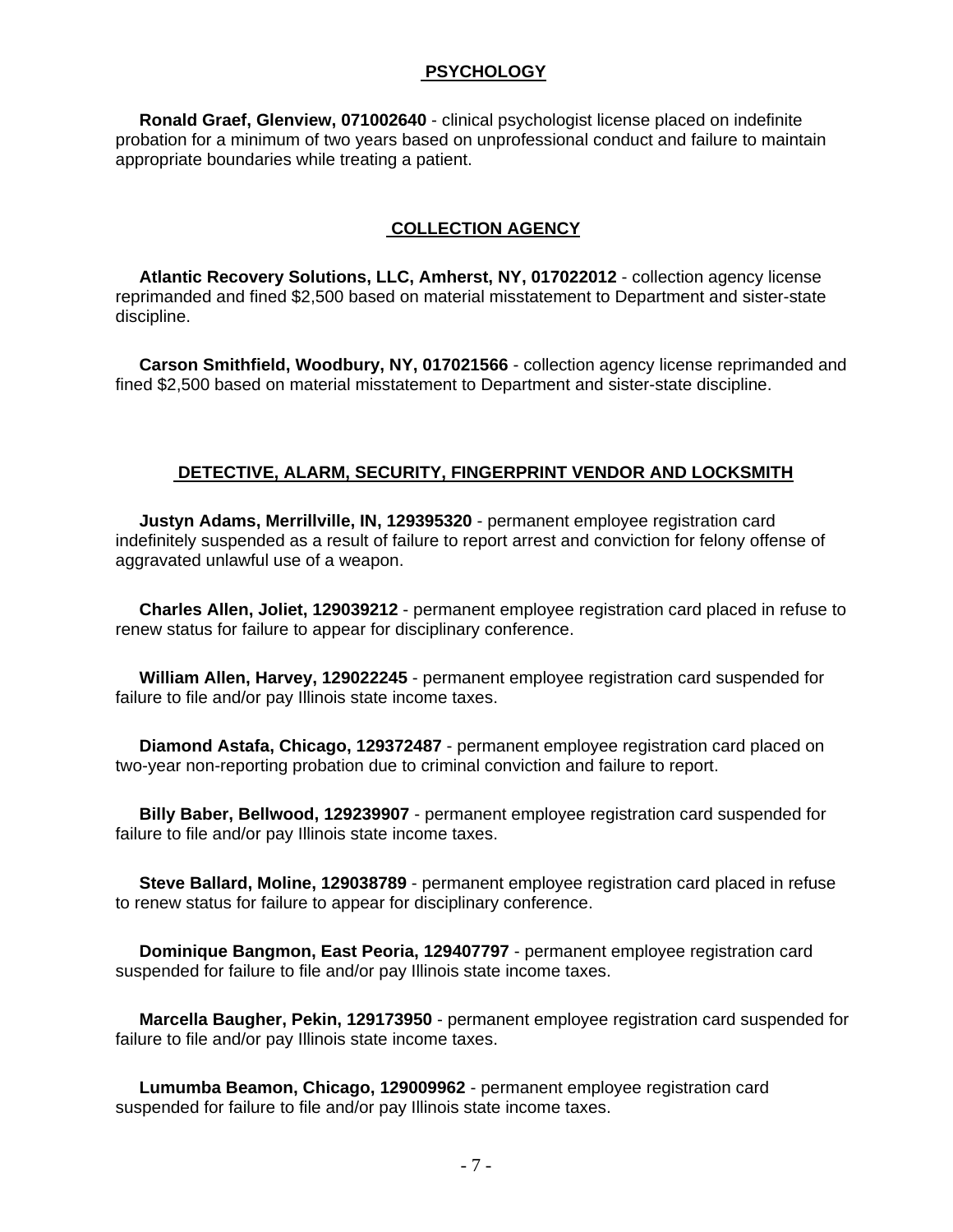**Philip Beham, Alsip, 129269441** - permanent employee registration card suspended for failure to file and/or pay Illinois state income taxes.

 **Samuel Bell, Aurora, 129280645** - permanent employee registration card suspended for failure to file and/or pay Illinois state income taxes.

 **Manuel Berlanga, Chicago, 129364776** - permanent employee registration card suspended for failure to file and/or pay Illinois state income taxes.

 **Darnell Berry, Chicago, 129266123** - permanent employee registration card placed in refuse to renew status for failure to appear for a disciplinary conference.

 **Charles Bolden, Chicago, 129156743** - permanent employee registration card suspended for failure to file and/or pay Illinois state income taxes.

 **Terry Borkhardt, Taylorville, 129336489** - permanent employee registration card placed in refuse to renew status for failure to appear for a disciplinary conference.

 **Marcus Bounds, Chicago, 129390346** - permanent employee registration card suspended for failure to file and/or pay Illinois state income taxes.

 **Edgar Bravo, Aurora, 129227946** - permanent employee registration card placed in refuse to renew status for failure to appear for disciplinary conference.

 **Adrienne Briggs, Chicago, 129329609** - permanent employee registration card suspended for failure to file and/or pay Illinois state income taxes.

 **David Brnusak, Chicago, 129343405** - permanent employee registration card suspended for failure to file and/or pay Illinois state income taxes.

 **Nicole Brown, Harvey, 129375474** - permanent employee registration card suspended for failure to file and/or pay Illinois state income taxes.

 **Nicholas Bulthuis, Palos Hills, 129407923** - permanent employee registration card suspended for failure to file and/or pay Illinois state income taxes.

 **David Bursey, Chicago, 129387362** - permanent employee registration card indefinitely suspended as a result of failure to report arrest and conviction for theft.

 **Paul Burton, Evanston, 129157744** - permanent employee registration card suspended for failure to file and/or pay Illinois state income taxes.

 **Virgil Cash, Chicago, 129365256** - permanent employee registration card suspended for failure to file and/or pay Illinois state income taxes.

 **Jason Cates, Chicago, 129414813** - permanent employee registration card issued and placed on non-reporting probation for two years due to criminal conviction.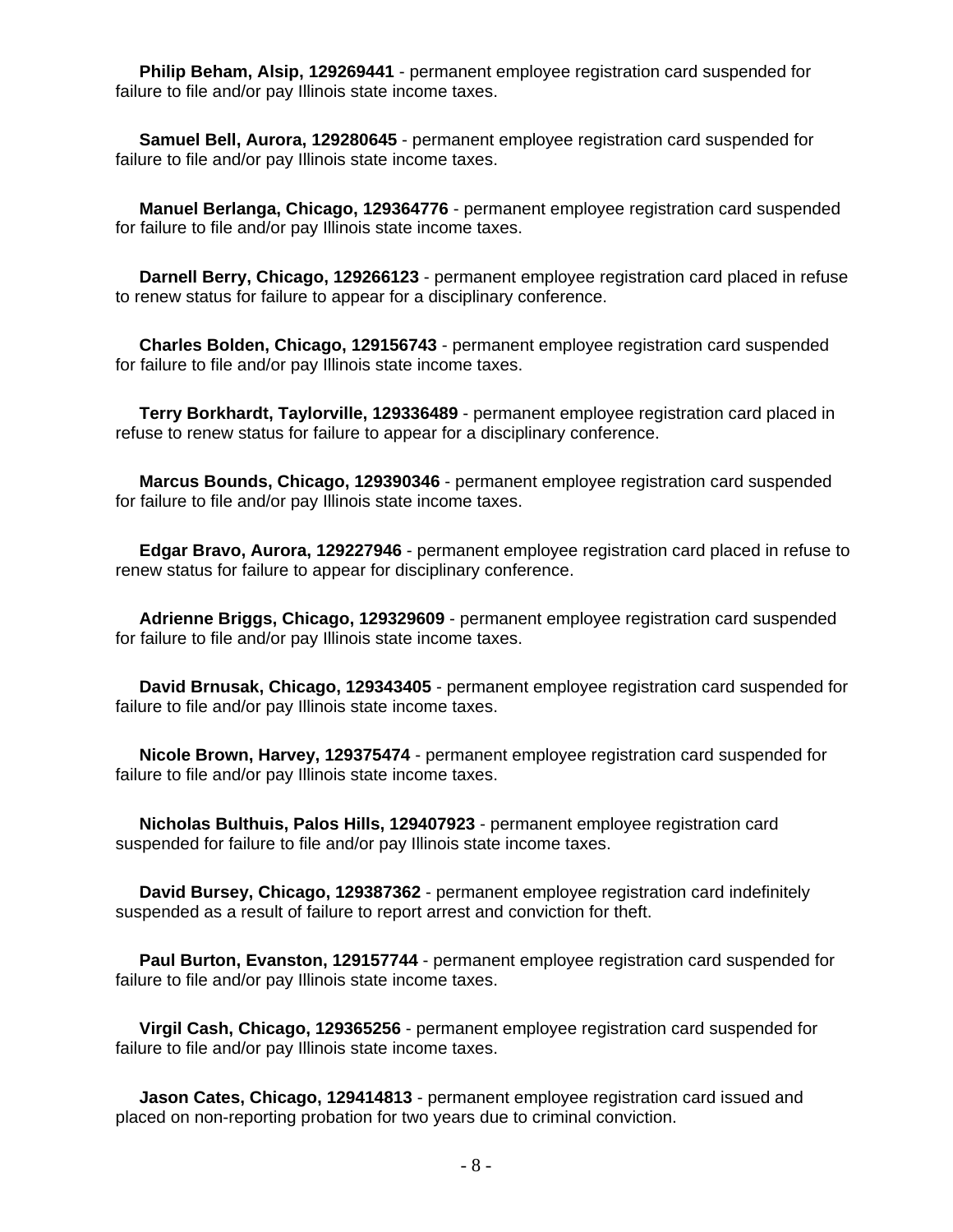**Juvenal Cervantes, Bolingbrook, 129410410** - permanent employee registration card suspended for being more than 30 days' delinquent in the payment of child support.

 **Rose Chamblis, Chicago, 129279816** - permanent employee registration card suspended for failure to file and/or pay Illinois state income taxes.

 **Justin Charron, Broadwell, 129227204** - permanent employee registration card placed in refuse to renew status for failure to appear for a disciplinary conference.

 **Nicholas Ciccone, St. Charles, 129388259** - permanent employee registration card indefinitely suspended as a result of failure to report arrest and conviction for possession of cocaine.

 **Dawrence Clemons, Chicago, 129403736** - permanent employee registration card suspended for being more than 30 days' delinquent in the payment of child support.

 **Yancy Collins, Chicago, 129358650** - permanent employee registration card placed in refuse to renew status for failure to appear for a disciplinary conference.

 **Leon Cooper, Chicago, 129303187** - permanent employee registration card placed in refuse to renew status for failure to appear for a disciplinary conference.

 **Kendera Cossom, Chicago, 129414814** - permanent employee registration card issued and placed on two-year non-reporting probation due to criminal conviction and failure to report.

 **Luis Cruz, Chicago, 129302530** - permanent employee registration card suspended for failure to file and/or pay Illinois state income taxes.

 **Henry Cummins, Chicago, 129019832** - permanent employee registration card suspended for failure to file and/or pay Illinois state income taxes.

 **Parish Darden, Chicago, 129305123** - permanent employee registration card suspended for failure to file and/or pay Illinois state income taxes.

 **John Dau, Chicago, 129294387** - permanent employee registration card placed in refuse to renew status for failure to appear for a disciplinary conference.

 **Santano Delgado, Bensenville, 129342244** - permanent employee registration card placed in refuse to renew status for failure to appear for a disciplinary conference.

 **Christopher Dingman, Evansville, IN, 124001912** - private alarm contractor license and **Sonitrol of Evansville, Evansville, IN, 127001610**, private alarm contractor agency license fined \$2,000, owed jointly and severally, for unlicensed practice in May 2013 before becoming licensed.

 **Beth Erickson, Rock Island, 129220474** - permanent employee registration card placed in refuse to renew status for failure to appear for disciplinary conference.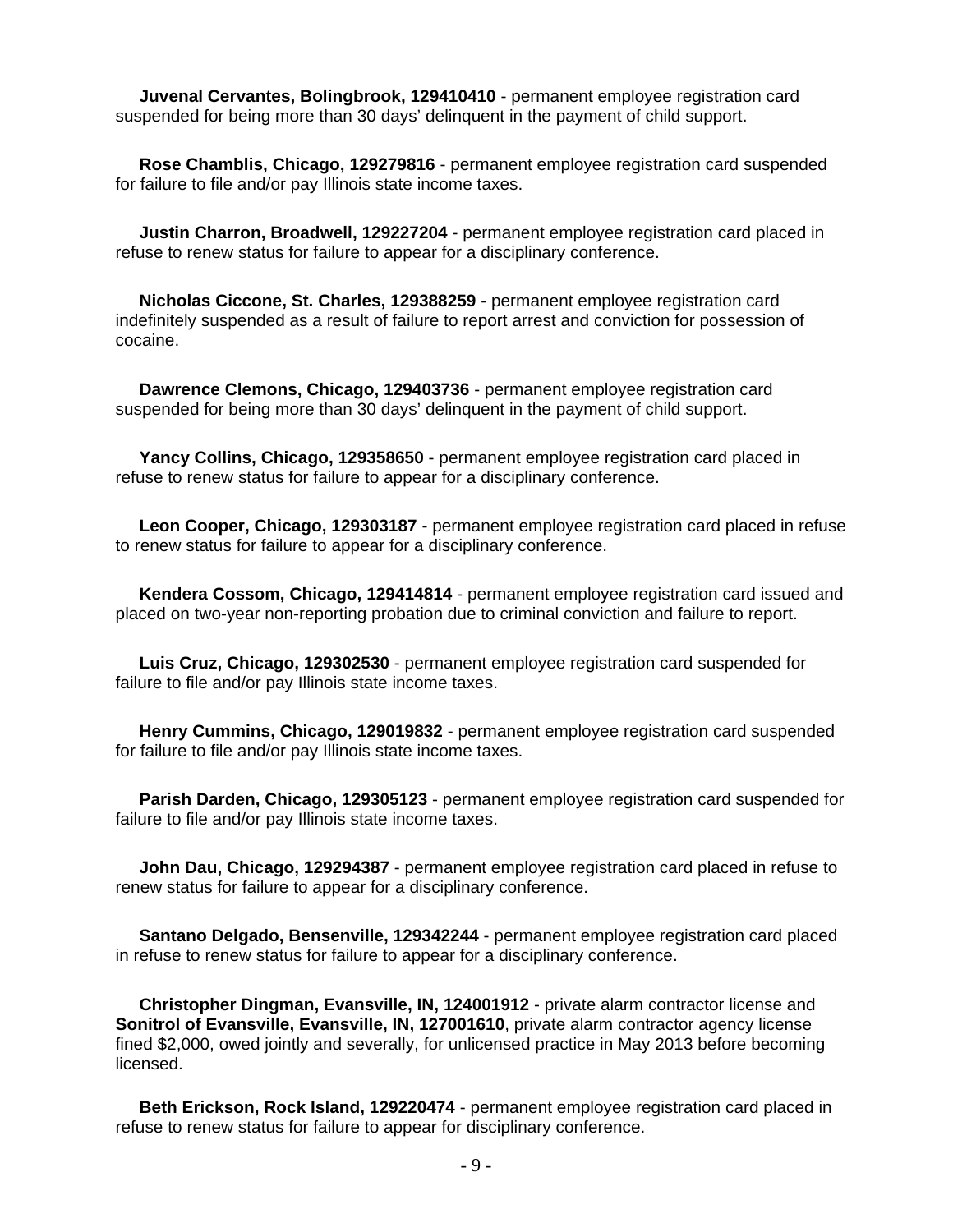**Juan Garcia, Chicago, 129394255** - permanent employee registration card indefinitely suspended due to criminal conviction and failure to report.

 **David Garcia, Chicago, 129111449** - permanent employee registration card placed in refuse to renew status for failure to appear for disciplinary conference.

 **Raven Gillespie, Chicago, 129373204** - permanent employee registration card placed in refuse to renew status for failure to appear for disciplinary conference.

 **Charitia Godbolt, Chicago Ridge, 129415159** - permanent employee registration card issued and placed on five-year non-reporting probation due to criminal conviction.

 **Braiden Graviet, North Las Vegas, NV, 129397512** - permanent employee registration card suspended for failure to file and/or pay Illinois state income taxes.

 **Rickie Griffith, Beecher, 129400831** - permanent employee registration card suspended for failure to file and/or pay Illinois state income taxes.

 **Marvin Hali, Chicago, 129361679** - permanent employee registration card placed in refuse to renew status for failure to appear for disciplinary conference.

 **Jason Harvill, Chicago, 129407148** - permanent employee registration card suspended for being more than 30 days' delinquent in the payment of child support.

 **Randy Herring, Country Club Hills, 129353214** - permanent employee registration card suspended for failure to file and/or pay Illinois state income taxes.

 **Uriel Holguin, Villa Park, 129375984** - permanent employee registration card suspended for being more than 30 days' delinquent in the payment of child support.

 **Delarentis Holliday, Chicago, 129220469** - permanent employee registration card placed in refuse to renew status for failure to appear for a disciplinary conference.

 **Donald Howell, Joliet, 129324973** - permanent employee registration card suspended for failure to file and/or pay Illinois state income taxes.

 **Timothy Huffines, Granite City, 129281101** - permanent employee registration card suspended for failure to file and/or pay Illinois state income taxes.

 **Bethany Hutchinson, Champaign, 129387647** - permanent employee registration card suspended for failure to file and/or pay Illinois state income taxes.

 **Mark Inman, Cambaia, 129276003** - permanent employee registration card placed in refuse to renew status for failure to appear for disciplinary conference.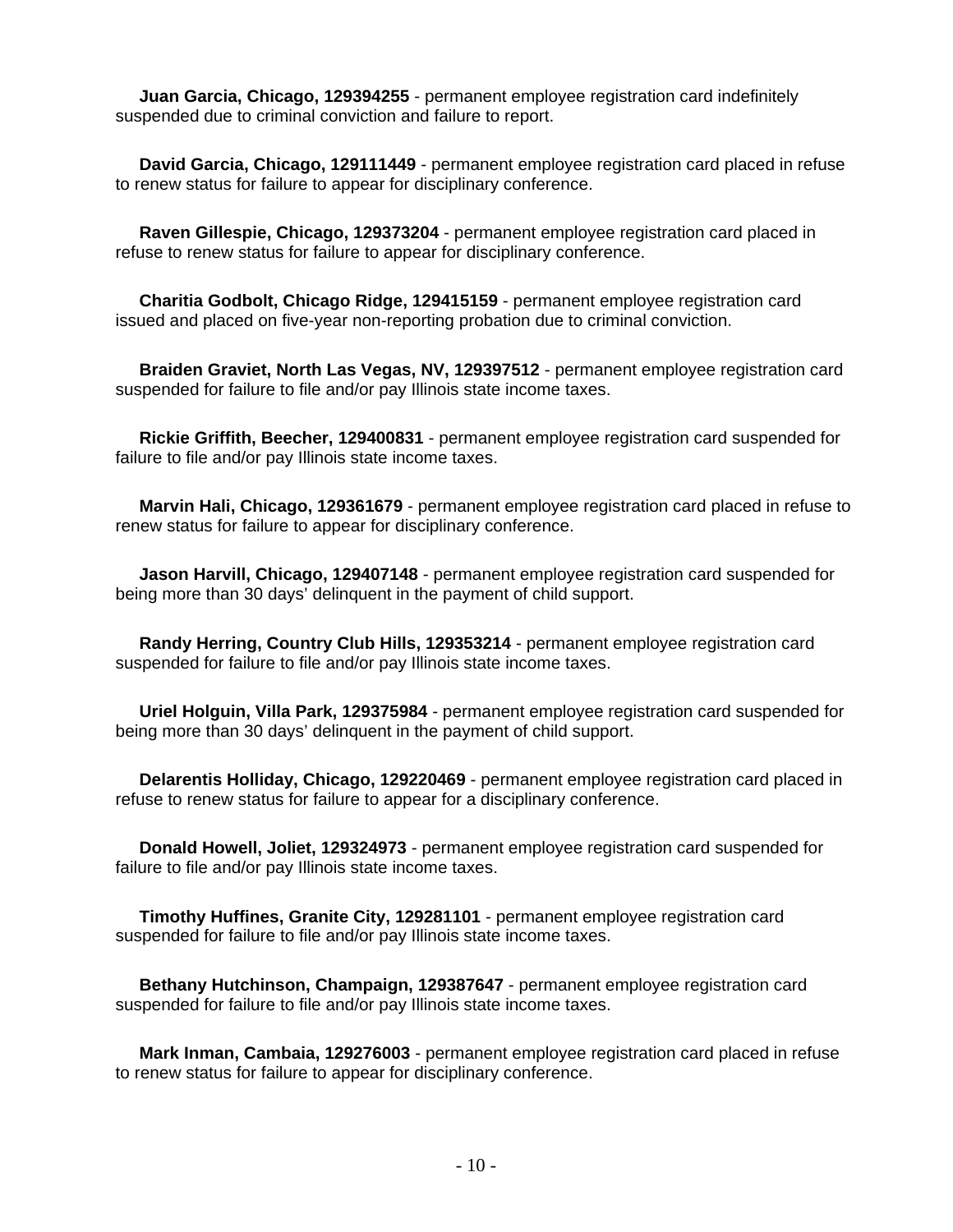**Candice Jenkins, Chicago, 129369958** - permanent employee registration card suspended for failure to file and/or pay Illinois state income taxes.

 **Josh Johnson, Mount Prospect, 129163185** - permanent employee registration card placed in refuse to renew status for failure to appear for a disciplinary conference.

 **Antoneice Johnson, Chicago, 129374938** - permanent employee registration card suspended for failure to file and/or pay Illinois state income taxes.

 **Roymone Johnson-Brown, Chicago, 129402869** - permanent employee registration card suspended for failure to file and/or pay Illinois state income taxes.

 **Shanice Jones, Chicago, 129382705** - permanent employee registration card suspended for failure to file and/or pay Illinois state income taxes.

 **Barry Katznelson, Deerfield, 129329588** - permanent employee registration card suspended for failure to file and/or pay Illinois state income taxes.

 **Nicholas Kricensky, West Chicago, 129406265** - permanent employee registration card suspended for failure to file and/or pay Illinois state income taxes.

 **Bradley LaHood, Manhattan, 129338424** - permanent employee registration card suspended for failure to file and/or pay Illinois state income taxes.

 **Timothy Latham, Chicago, 129206753** - permanent employee registration card suspended for failure to file and/or pay Illinois state income taxes.

 **Ken Litteral, Rockford, 129201721** - permanent employee registration card placed in refuse to renew status for failure to appear for a disciplinary conference.

 **Eduardo Lopez, Berwyn, 129392833** - permanent employee registration card suspended for failure to file and/or pay Illinois state income taxes.

 **Theresa Love, Chicago, 129325585** - permanent employee registration card placed in refuse to renew status for failure to appear for disciplinary conference.

 **Roger Mack, Chicago, 129340605** - permanent employee registration card placed in refuse to renew status for failure to appear for disciplinary conference.

 **Jasmine Mapp, Chicago, 129381152** - permanent employee registration card placed in refuse to renew status for failure to appear for a disciplinary conference.

 **Robert Marquez, Cicero, 129272166** - permanent employee registration card placed in refuse to renew status for failure to appear for a disciplinary conference.

 **Michael Marzette, Bellwood, 129414815** - permanent employee registration card issued and placed on three-year non-reporting probation and FCC shall be prohibited indefinitely due to criminal conviction.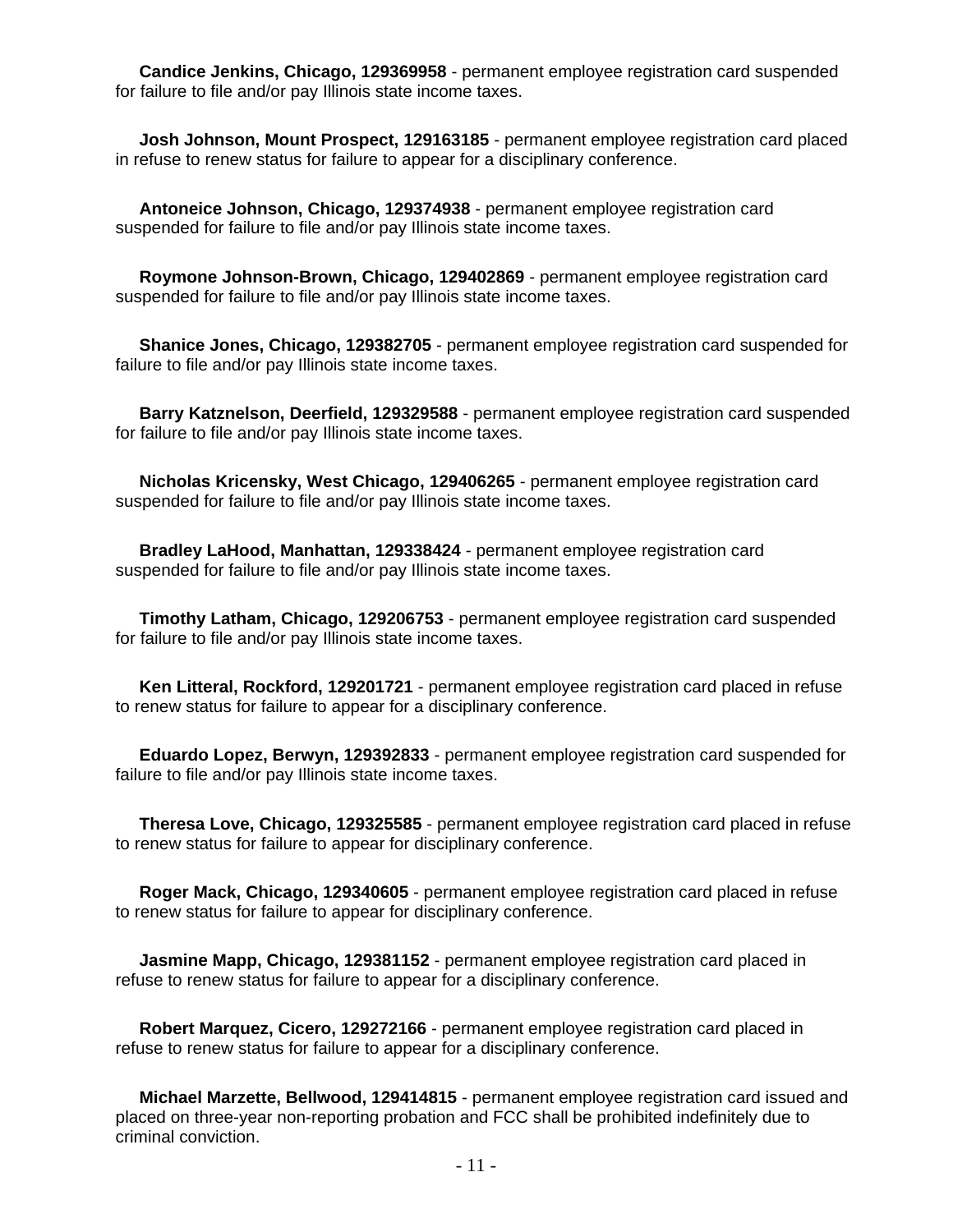**McAllister, Chicago, 129157252** - permanent employee registration card suspended for being more than 30 days' delinquent in the payment of child support.

 **Kyle McClinc, Chicago, 129414225** - permanent employee registration card issued and placed on non-reporting probation for two years due to criminal conviction and failure to report.

 **Jeff McConnaushay, Palatine, 129221644** - permanent employee registration card placed in refuse to renew status for failure to appear for a disciplinary conference.

 **Bobby McKinney, Springfield, 129145206** - permanent employee registration card suspended for failure to file and/or pay Illinois state income taxes.

 **Robert McQuinn, Sycamore, 129404138** - permanent employee registration card suspended for failure to file and/or pay Illinois state income taxes.

 **Christopher Moore, Chicago, 129197977** - permanent employee registration card suspended for failure to file and/or pay Illinois state income taxes.

 **Eduardo Morales, Chicago, 129338186** - permanent employee registration card placed in refuse to renew status for failure to appear for a disciplinary conference.

 **Tammye Morris, Chicago, 129239056** - permanent employee registration card indefinitely suspended as a result of a theft recorded on surveillance video while on the job as a security guard.

 **Nicholas Morrissett, Genoa, 129357226** - permanent employee registration card placed in refuse to renew status for failure to appear for a disciplinary conference.

 **Lakeshia Muhammad, Chicago, 129407396** - permanent employee registration card suspended for failure to file and/or pay Illinois state income taxes.

 **Kristopher Muzzall, Maywood, 129320860** - permanent employee registration card placed in refuse to renew status for failure to appear for disciplinary conference.

 **Brian Neighbors, Flat Rock, 129397002** - permanent employee registration card suspended for failure to file and/or pay Illinois state income taxes.

 **Joe Oglesby, Bolingbrook, 129401848** - permanent employee registration card suspended for failure to file and/or pay Illinois state income taxes.

 **Charles Oscar, Mokena, 129257468** - permanent employee registration card placed in refuse to renew status for failure to appear for a disciplinary conference.

 **Febbian Parchman, Dolton, 129223608** - permanent employee registration card placed in refuse to renew status for failure to appear for disciplinary conference.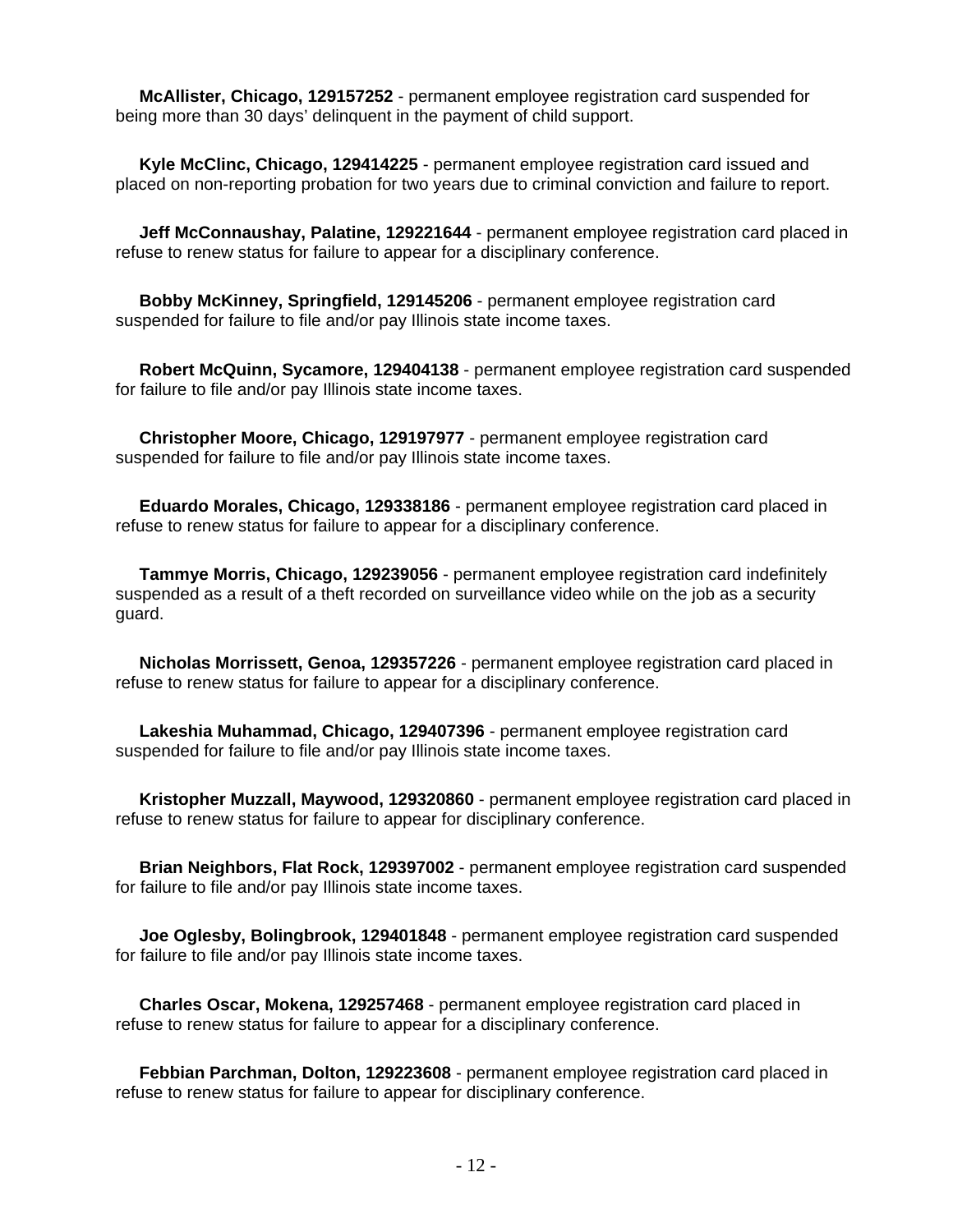**Peter Parrilla, Chicago, 129036809** - permanent employee registration card suspended for failure to file and/or pay Illinois state income taxes.

 **Chet Patel, Elk Grove Village, 129244442** - permanent employee registration card placed in refuse to renew status for failure to appear for disciplinary conference.

 **Destiny Patterson, Riverdale, 129392658** - permanent employee registration card suspended for failure to file and/or pay Illinois state income taxes.

 **Andrew Piggee, Chicago, 129020562** - permanent employee registration card to be restored and placed on one-year non-reporting probation due to criminal conviction.

 **Jakar Raggs, Chicago, 129360832** - permanent employee registration card placed in refuse to renew status for failure to appear for disciplinary conference.

 **Floyd Robinson, Chicago, 129318621** - permanent employee registration card indefinitely suspended and firearm control card, 229074641 revoked as a result of failure to report arrest and conviction for felony offense of aggravated unlawful use of a weapon.

 **Michael Rooffener, Joliet, 129404461** - permanent employee registration card suspended for failure to file and/or pay Illinois state income taxes.

 **Jose Santillian, Chicago, 129301602** - permanent employee registration card placed in refuse to renew status for working as a security guard on an expired PERC license.

 **Darryl Schraer, Joliet, 129335434** - permanent employee registration card placed in refuse to renew status for failure to appear for a disciplinary conference.

 **Antwan Shafford, Riverdale, 129353875** - permanent employee registration card placed in refuse to renew status for failure to appear for disciplinary conference.

 **Melvin Sims, Chicago, 129396838** - permanent employee registration card suspended for failure to file and/or pay Illinois state income taxes.

 **Keith Smith, Homewood, 129239142** - permanent employee registration card suspended for being more than 30 days' delinquent in the payment of child support.

 **Cory Smith, Park Forest, 129261788** - permanent employee registration card placed in refuse to renew status for failure to appear for a disciplinary conference.

 **Clifton Snipes, Rockford, 129401062** - permanent employee registration card suspended for being more than 30 days' delinquent in the payment of child support.

 **Raymond Sweeney, Chicago, 129320912** - permanent employee registration card suspended for failure to file and/or pay Illinois state income taxes.

 **Cedric Sykes, Chicago, 129314335** - permanent employee registration card placed in refuse to renew status for failure to appear for a disciplinary conference.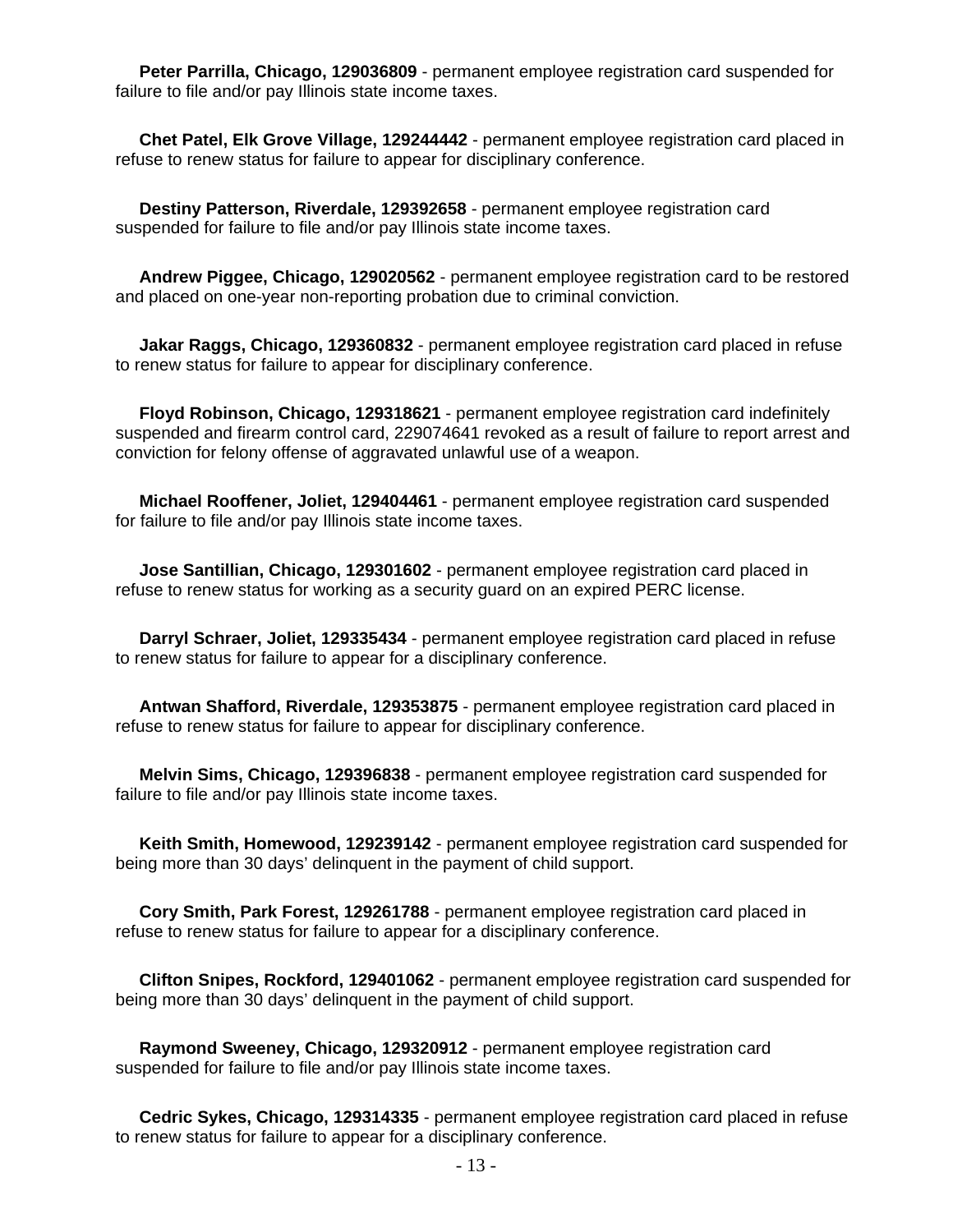**Janos Szabo, Bolingbrook, 129414824** - permanent employee registration card issued and placed on three-year non-reporting probation due to criminal conviction and failure to report.

 **Jason Urban, Oak Forest, 129333556** - permanent employee registration card placed in refuse to renew status for failure to appear for a disciplinary conference.

 **Richard Whirl, Chicago, 129387330** - permanent employee registration card suspended for failure to file and/or pay Illinois state income taxes.

 **Robbin Williams, Chicago, 129210818** - permanent employee registration card placed on two-year non-reporting probation due to criminal conviction and failure to report.

 **Theresa Williams, Chicago, 129315967** - permanent employee registration card placed in refuse to renew status for failure to appear for disciplinary conference.

 **Anthony Young, Calumet City, 129161372** - permanent employee registration card suspended for being more than 30 days' delinquent in the payment of child support.

 **Precious Young, Chicago, 129414817** - permanent employee registration card issued and placed on three-year non-reporting probation due to criminal conviction and failure to report.

#### **FUNERAL DIRECTOR/EMBALMER**

 **Raymond Hernandez, Palatine, 034015811** - funeral director and embalmer license suspended for failure to file and/or pay Illinois state income taxes.

 **Karl King, Chicago, 033012987** - funeral director and embalmer intern license issued and placed on probation for two years based upon his past criminal conduct.

 **Scott Pace, Plainfield, 034016438** - funeral director and embalmer license automatically, indefinitely suspended for failure to pay fine as required.

### **ROOFING CONTRACTOR**

 **ARC Roofing and Construction Co., Romeoville, 104012451** - roofing contractor license placed in refuse to renew status based on incompetence in roofing practice, failing to respond to Department's information requests, and unprofessional conduct.

 **Euro-Tech, Inc., Bensenville, 104011403** - roofing contractor license placed on probation for one year and fined \$5,000 based on aiding and assisting unlicensed practice.

 **Wolf Roofing LLC, Normal, 104app3972619** - roofing contractor license to be issued and placed on probation for one year for prior unprofessional conduct.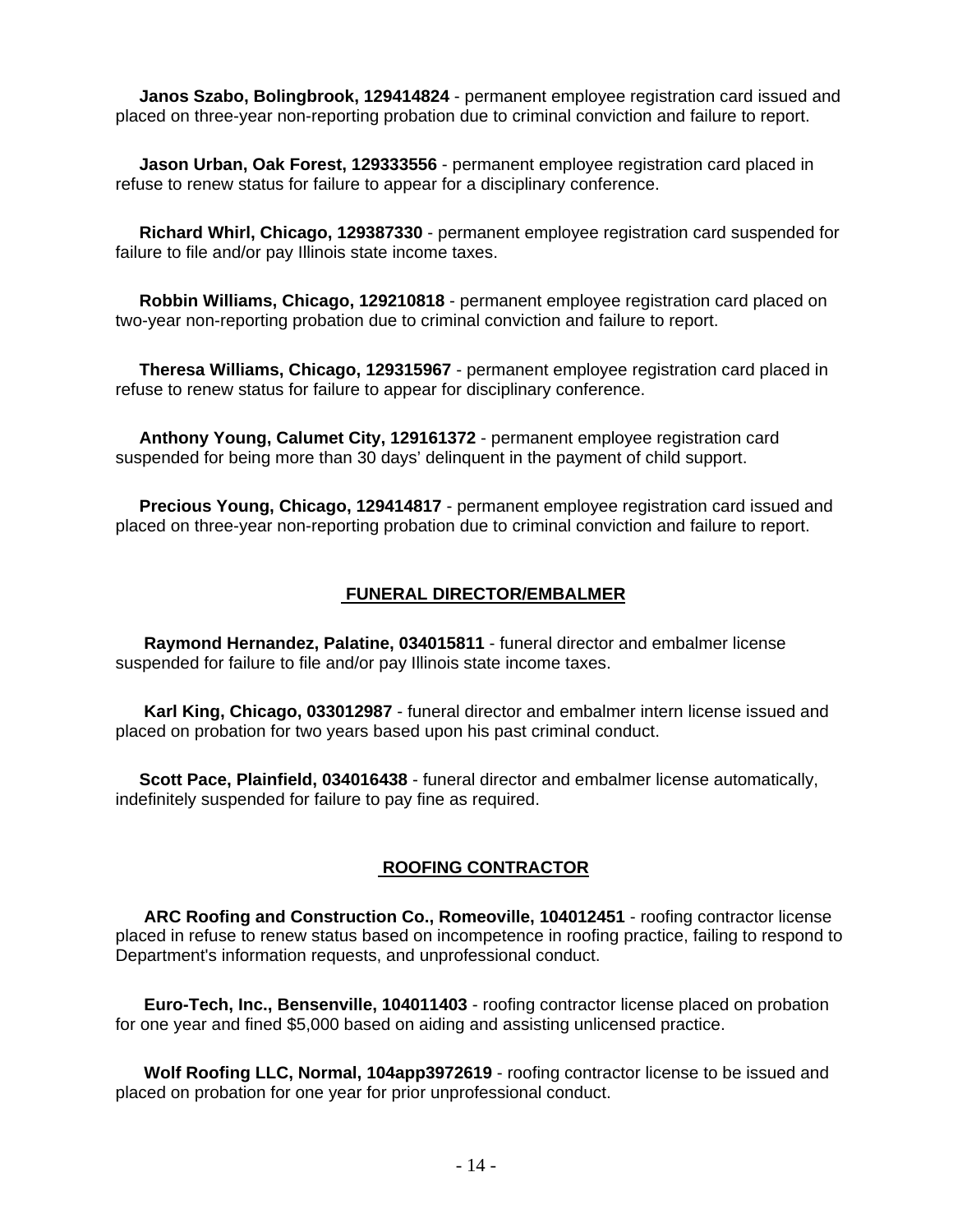**Ziggy's Roofing, Inc., Rolling Meadows, 104011174** - roofing contractor license reprimanded and fined \$4,000 based on aiding and assisting unlicensed practice and unprofessional conduct

#### **MASSAGE THERAPY-**

 **Vittoria Camastra, Hanover Park, 227018026** - massage therapist license suspended for failure to file and/or pay Illinois state income taxes.

 **Brian Chambers, Chicago, 227006796** - massage therapist license revoked due to unprofessional conduct due to improper touching of massage therapy clients and practice on non-renewed license.

 **Mimi Clayton, Chicago, 227004395** - massage therapist license suspended for failure to file and/or pay Illinois state income taxes.

 **Jason Deal, St. Louis, MO, 227018547** - massage therapist license placed in refuse to renew status for engaging in immoral conduct as exhibited by sexual misconduct during the course of providing a massage for compensation to a female client. Respondent's conduct towards the female client is also considered to be engaging in unprofessional conduct that may harm the public as exhibited by the inappropriate and unwarranted touching of a female client.

 **Marcos Hernandez, Joliet, 227020023** - massage therapist license issued and placed on one-year non-reporting probation as a result of a 2003 criminal misdemeanor theft conviction and a 2009 criminal felony conviction for manufacture/delivery of cannabis (30-500grams).

 **Douglas Hill, Belleville, 227015427** - massage therapist license revoked for unprofessional and sexual conduct when performing massages.

 **Brandy Hitch, Belleville, 227013948** - massage therapist license reprimanded and fined \$1,000 for practice on an expired license.

 **Thomas Stewart, Chicago, 227015974** - massage therapist license suspended for failure to file and/or pay Illinois state income taxes.

 **Tobin, Las Vegas, NV, 227006903** - massage therapist license reprimanded and fined \$1,000 for aiding and abetting the unlicensed massage for compensation practice provided by two female employees/agents of Spa One, Sycamore, Illinois in June 2015.

 **Monique Tyrrell, Montgomery, 227009999** - massage therapist license suspended for failure to file and/or pay Illinois state income taxes.

 **Christopher Wade, Chicago, 227019062** - massage therapist license indefinitely suspended for a minimum of 10 months for unprofessional conduct by making contact with a female client's breast during a massage.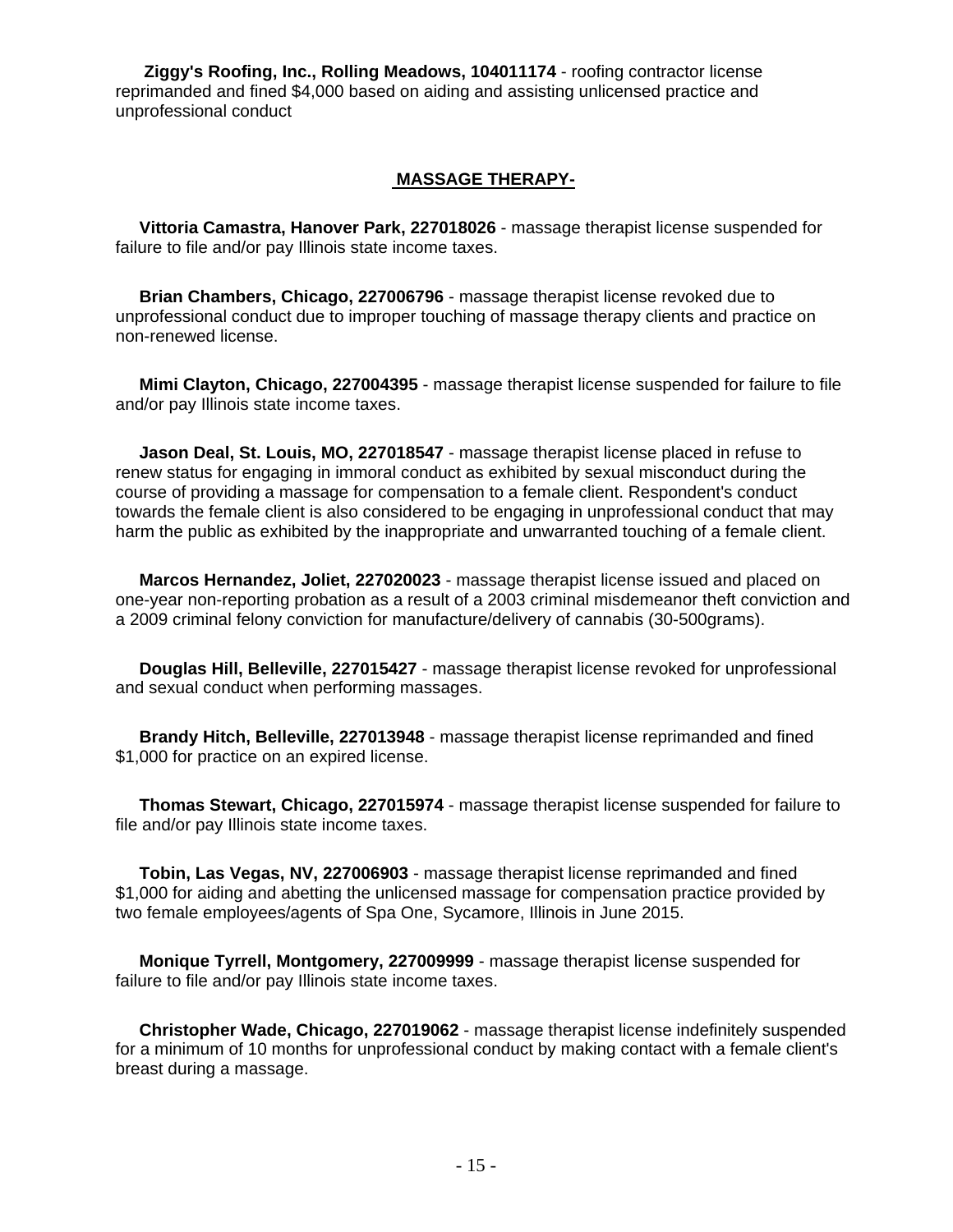#### **MEDICAL BOARD**

 **Waqas Ali, Peoria, 036118103** - physician and surgeon license placed on indefinite probation with practice restrictions for a minimum of three years for issuing multiple fraudulent prescriptions under his DEA Registration number to fictitious patients for hydrocodone which led to felony conviction in May 2014.

 **Kris Alloju, Lombard, 036083132** - physician and surgeon license reprimanded for failure to report an instance of alleged child abuse to the Illinois Department of Children and Family Services.

 **David Barinholtz, Chicago, 036081935** - physician and surgeon license reprimanded due to a sister-state discipline in North Carolina involving the denial of his application for licensure based on false statements or representations or willfully concealing information in connection with his application there.

 **Leticia Claridad, Chicago, 036077152** - physician and surgeon license automatically, indefinitely suspended, 12 months minimum based on a violation of a consent order.

 **Paul Desrosiers, Crown Point, IN, 036137295** - physician and surgeon license reprimanded for allegations related to a sister-state discipline from Kentucky based on unprofessional conduct.

 **Oscar Florendo, Highland, 036096955** - physician and surgeon license reprimanded and fined \$5,000 after failed to comply with a previous Consent Order entered into with the Department.

 **Jonathan Gamze, Arlington Heights, 036078450** - physician and surgeon license probation extended to a total of 54 months minimum with work restrictions effective retroactive to September 14, 2015.

 **Terry Gardner, Chesterfield, MO, 036076427** - physician and surgeon license revoked after being disciplined by the state of Missouri and a plea of guilty to one felony count of Conspiracy to Commit Health Care Fraud and Making False Statements in Relation to Health Care Matters.

 **John Giroux, Shiloh, 036074739** - physician and surgeon license suspended for failure to file and/or pay Illinois state income taxes.

 **Jennifer Kauffman, Normal, 038009685** - chiropractor license suspended for 30 days' and must complete the Ethics and Boundaries Essay Assessment (EBAS) within six months for allegations of unprofessional conduct related to unlicensed practice.

 **Michael Kinney, Arlington Heights, 036065367** - physician and surgeon license indefinitely suspended for a minimum of six months for sexual misconduct with a patient.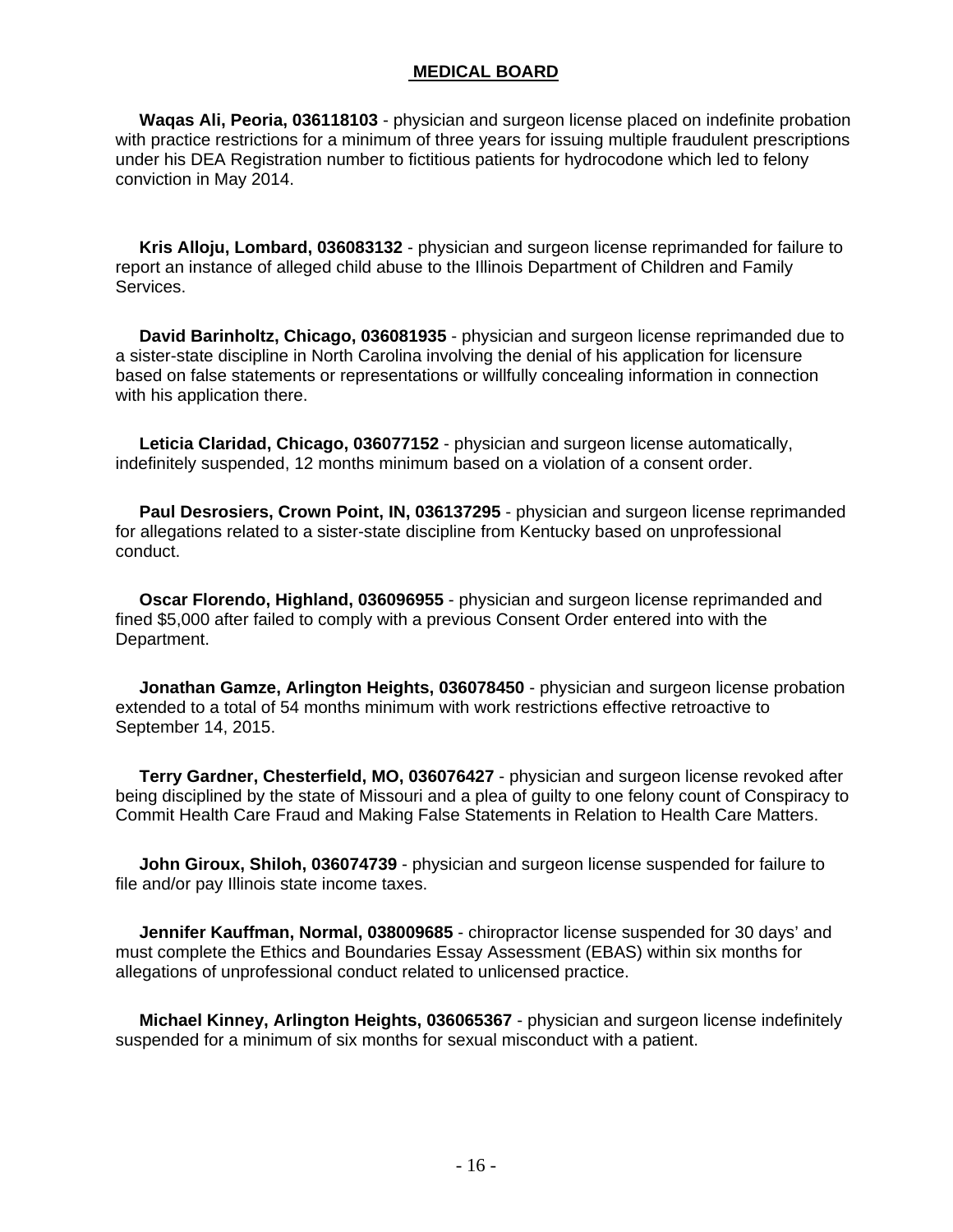**Yekaterina Kucerova, Maywood, 125071574** - temporary medical permit issued with reprimand and must take and pass all sections of the Ethics and Boundaries Essay Assessment (EBAS) within six months based on the United States Learning Examination (USMLE) Composite Committee's determination that Applicant engaged in irregular behavior by obtaining unauthorized access to examination materials - her Step 2 CS examination results were cancelled and no score report was issued.

 **Donald Mitzelfelt, Pekin, 036088541** - physician and surgeon license reprimanded, complete coursework related to proper prescribing of controlled substances and fined \$10,000 based on allegations that Respondent failed to properly prescribe controlled substances to one patient in his practice.

 **Nyree Padilla, Metuchen, NJ, 036141790** - physician and surgeon license reprimanded and must take and pass the Ethics and Boundaries Assessment Services Exam within 12 months due to adverse actions taken by the Alabama Board of Medical Examiners and the Alaska State Medical Board and for failure to disclose disciplinary actions taken against her during her residency program on her original Illinois application.

 **Joseph Pehlman, Malden, MO, 036061019** - physician and surgeon license placed in refuse to renew status due to sister-state discipline imposed by Missouri voluntarily retiring his license.

 **Keith Potetti, Rockford, 038005879** - chiropractor license suspended for failure to file and/or pay Illinois state income taxes.

 **Dennis Pursel, Munster, IN, 036057777** - physician and surgeon license placed on indefinite probation for a minimum of two years for inappropriate prescribing controlled substances in Indiana that led to present Memorandum of Agreement with Drug Enforcement Administration.

 **Basudeb Saha, Crystal Lake, 036052882** - physician and surgeon license suspended for 60 days' and required to complete 30 hours of continuing education for engaging in dishonorable, unethical, or unprofessional conduct of a character likely to deceive, defraud, or harm the public.

 **Bodo Schneider, Marion, 036071559** - physician and surgeon license suspended for failure to file and/or pay Illinois state income taxes.

 **Vivek Sehgal, Lincoln Park, 036093875** - physician and surgeon license placed on indefinite probation for a minimum of six months after the disciplinary subcommittee of the Michigan Board of Medicine took an adverse action against his Michigan license.

 **Natasha Shallow, Chicago, 036136129** - physician and surgeon license and controlled substance license indefinitely suspended after Respondent's physician licenses in both Montana and Washington were suspended.

 **Joseph Starkman, Libertyville, 036128002** - physician and surgeon license suspended for 30 days', followed by probation for one year and fined \$10,000 and is prohibited from issuing a certification for the use of medical cannabis, for engaging in dishonorable, unethical, or unprofessional conduct of a character likely to deceive, defraud, or harm the public, practicing medicine below the level of care expected, and obtaining fee by fraud, deceit, or misrepresentations.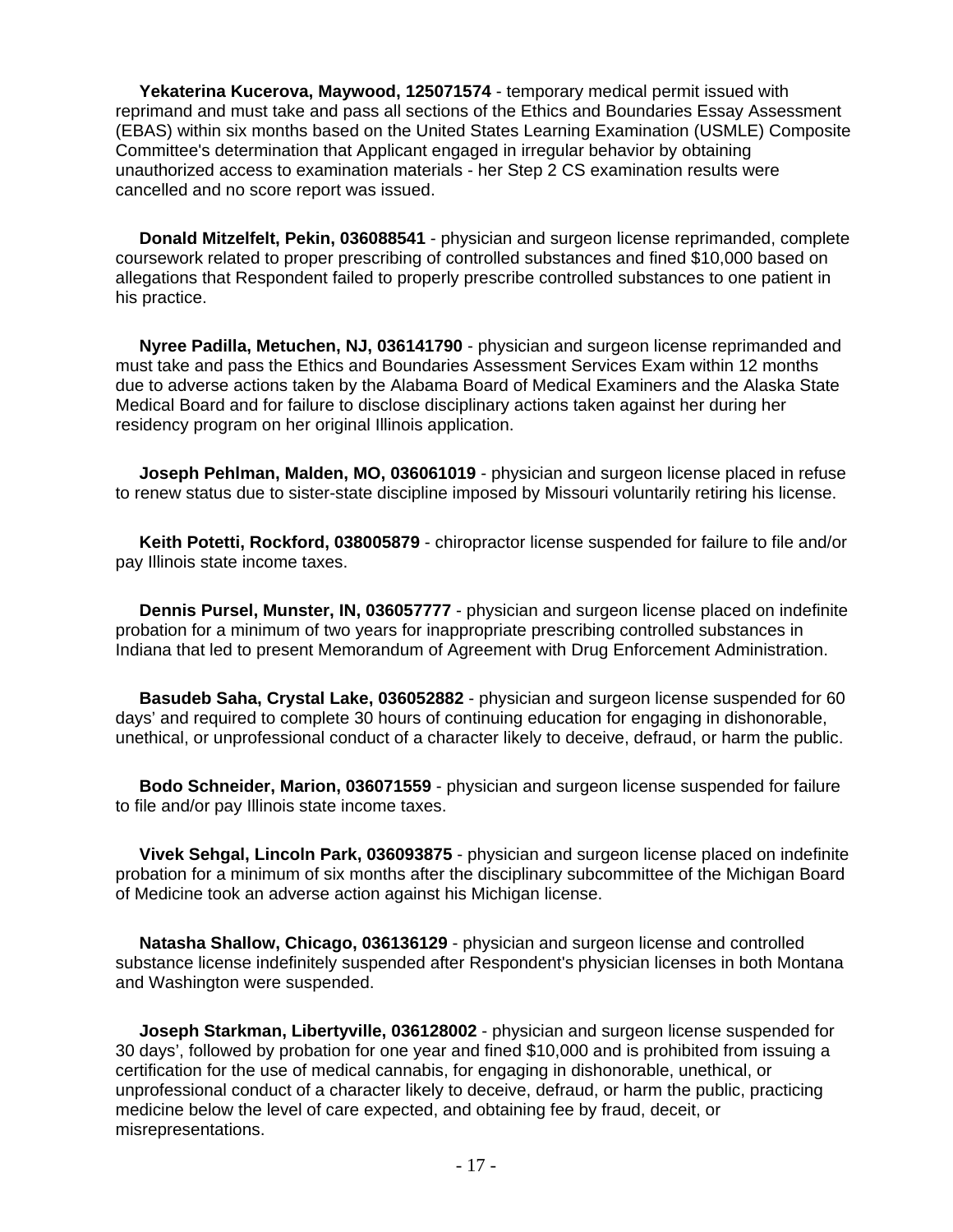**Guy Takahashi, Ewa Beach, HI, 036120493** - physician and surgeon license fined \$100 due to an adverse action taken by the Tennessee Board of Medical Examiners.

 **Suzanne Trupin, Champaign, 036062169** - physician and surgeon license reprimanded and fined \$5,000 after she failed to properly supervise staff who performed certain cosmetic procedures.

#### **MEDICAL CANNABIS BOARD**

 **Keevin Cox, Chicago, 283654826** - registered medical cannabis dispensing organization agent license placed on one-year non-reporting probation and, registered medical cannabis dispensing organization agent-in-charge license, **282986487** both placed on inactive status with current probation to continue, due to failing to report information on Agent-In-Charge application.

 **Stephanie Manno, Elk Grove Village, 282215591** - registered medical cannabis dispensing organization agent in charge license indefinitely suspended for a minimum of 12 months for diverting medical cannabis by processing a sale using a qualifying patient's card number without the consent of the patient. Respondent also illegally accepted diverted medical cannabis products from another agent on more than on occasion between on or about December of 2016, through on or about March 12, 2017.

 **Mayme Ranallo, Lake Barrington, 282495153** - registered medical cannabis dispensing organization agent-in-charge license permanently revoked for diverting and unlawfully possessing medical cannabis products, by means of intentionally dispensing medical cannabis to a qualifying patient and then diverting the same to herself and other agents on numerous occasions between on or about August of 2016, through on or about March 12, 2017.

#### **NURSING BOARD**

 **Diamon Bender, Glenwood, 043115002** - licensed practical nurse license suspended for failure to file and/or pay Illinois state income taxes.

 **Lanisha Carson, Galesburg, 043109508** - licensed practical nurse license automatically, indefinitely suspended for a minimum of 12 months for a violation of the terms or conditions of a Consent Order.

 **Okezie Clement, Chicago, 041354271** - registered nurse license suspended for being more than 30 days' delinquent in the payment of child support.

 **Denise Couty, Marion, 043090610** - licensed practical nurse license placed on probation for one year for practice outside the scope of her license.

 **Francis De Asis, Buffalo Grove, 041351895** - registered nurse license reprimanded and must complete courses in "Patient Safety," "Righting a Wrong, Ethics and Professionalism in Nursing" and "Documentation, a Critical Aspect of Patient Care" for a care issue at a facility in the state of Illinois.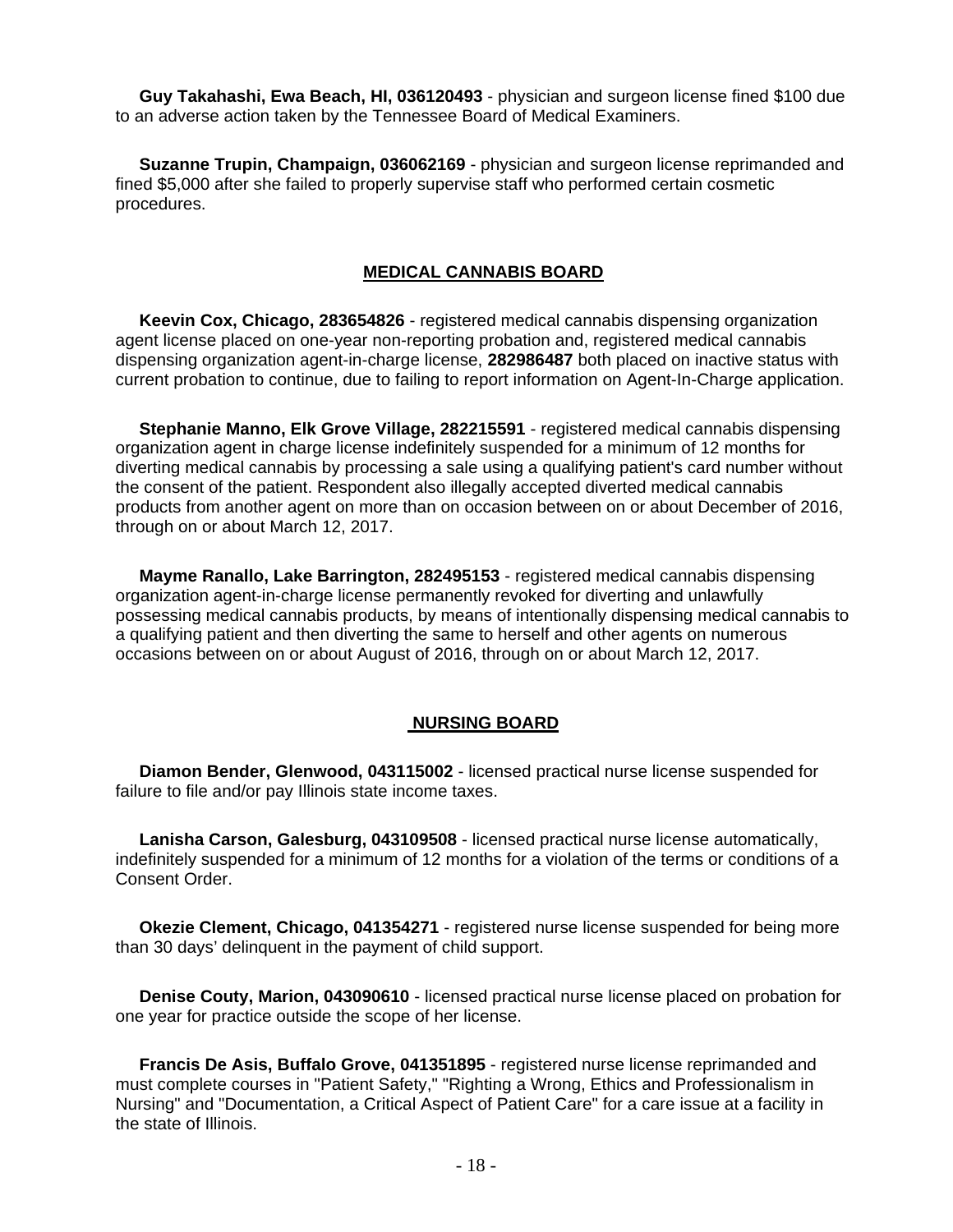**Carrie Ford, Chicago, 041251922** - registered nurse license suspended for failure to file and/or pay Illinois state income taxes.

 **Eboni Frometa, Roscoe, 041431928** - registered nurse license suspended for failure to file and/or pay Illinois state income taxes.

 **Alison Guerini, Chicago, 041352896** - registered nurse license automatically, indefinitely suspended for a minimum of 12 months for a violation of the terms or conditions of an Agreement.

 **Kellymarie Heynen, Beloit, 041370361** - registered nurse license indefinitely suspended based on a January 14, 2016 Wisconsin Board of Nursing suspension order.

 **Cynthia Houser, Markham, 043082349** - licensed practical nurse license placed in refuse to renew status after her Texas application for licensure as a licensed practical nurse was denied by the Texas Board of Nursing for failure to disclose previous criminal history.

 **Pamela Humphries, Chicago, 041250256** - registered nurse license placed on probation for two years for physical abuse of a patient while employed at a correctional facility in the state of Illinois - Respondent was terminated from the facility.

 **LaShaunda Hurst, Harrisburg, 043077089** - licensed practical nurse license placed in refuse to renew status due to Respondent's arrest in Saline County, for theft of property valued at less than \$500, possession of methamphetamine, possession of cannabis, possession of drug paraphernalia and animal cruelty.

 **Cynthia Lasenby, Las Vegas, NV, 041256952** - registered nurse license suspended for failure to file and/or pay Illinois state income taxes.

 **Amanda Lutz, Belleville, 041399557** - registered nurse license automatically, indefinitely suspended for a minimum of 12 months for a violation of the terms or conditions of an Agreement.

 **Michele Mahoney, Collinsville, 043088432** - licensed practical nurse license suspended for failure to file and/or pay Illinois state income taxes.

 **Nancy Marsh, Clayton, NC, 043062842** - licensed practical nurse license placed in refuse to renew status for a sister-state discipline on her state of North Carolina practical nurse license.

 **Matthew Maupin, Peoria, 041320347** - registered nurse license and advanced practice nurse license, 209007157 both automatically, indefinitely suspended for a minimum of 12 months for violation of an Agreement.

 **Kenneth McKenzie, New Braufels, TX, 041344691** - registered nurse license reprimanded for a sister-state discipline.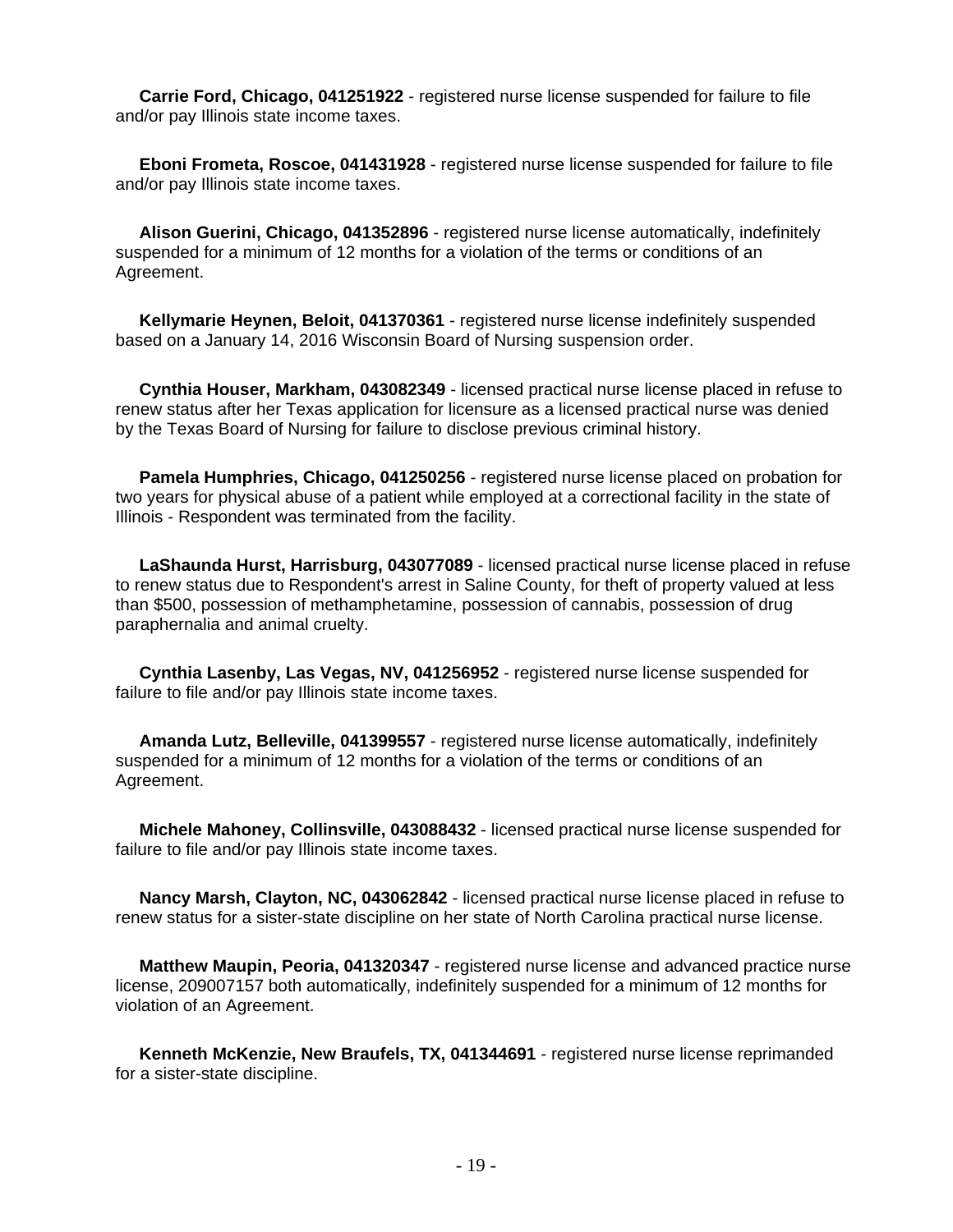**Andrzej Miernik, Roselle, 043107106** - licensed practical nurse license indefinitely suspended for a minimum of two years for having been impaired while on duty for a home-health patient and failure to properly care for the patient.

 **Carolyn Moore, Maryville, 041229294** - registered nurse license suspended for failure to file and/or pay Illinois state income taxes.

 **Cheryese Moore, Burnham, 043108059** - licensed practical nurse license suspended for failure to file and/or pay Illinois state income taxes.

 **Ernelle Oliver, Richton Park, 041326538** - registered nurse license indefinitely suspended for a minimum of three years as Respondent is currently charged with Aggravated Robbery and admitted to robbing the same Jewel Osco Pharmacy located in Chicago, IL of Xanax, by indicating that she had a weapon on or near her person, on two separate occasions, January 27, 2017 and March 17, 2017, and attempting to rob the pharmacy a third time on March 27, 2017, when she was arrested inside.

 **Debralee Pasek, Houston, TX, 041398162** - registered nurse license reprimanded due to a sister-state discipline.

 **Jose Pena, Carterville, 041312057** - registered nurse license suspended for failure to file and/or pay Illinois state income taxes.

 **Cliff Petit, Oak Lawn, 041187771** - registered nurse license placed in refuse to renew license for a sister-state discipline on his state of California registered nurse license.

 **Alicia Sandoval, Hoffman Estates, 041356902** - registered nurse license placed on indefinite probation for a minimum of three years after pleading guilty to Aggravated Driving Under the Influence, a Class 4 Felony.

 **George Sefa, Vernon Hills, 041356044** - registered nurse license automatically, indefinitely suspended for a minimum of 12 months for violation of an Agreement due to a positive test result and his admission that he drank alcohol.

 **Beth Sickinger, Lake Mary, FL, 041191224** - registered nurse license placed on probation for one year after tested positive for substances at a facility in the state of Illinois on December 29,2014.

 **Christina Smith, Palestine, 043088486** - licensed practical nurse license placed in refuse to renew status as the Respondent was investigated by the Medicaid Fraud Bureau - ISP regarding drug diversion, while working in the capacity of an Illinois licensed practical nurse - Respondent confessed to diversion.

 **Christy Snyder, East Alton, 041317815** - registered nurse license suspended for failure to file and/or pay Illinois state income taxes.

 **John Sprague, Bloomington, 043106453** - licensed practical nurse license restored to indefinite probation with work restrictions for a minimum of one year.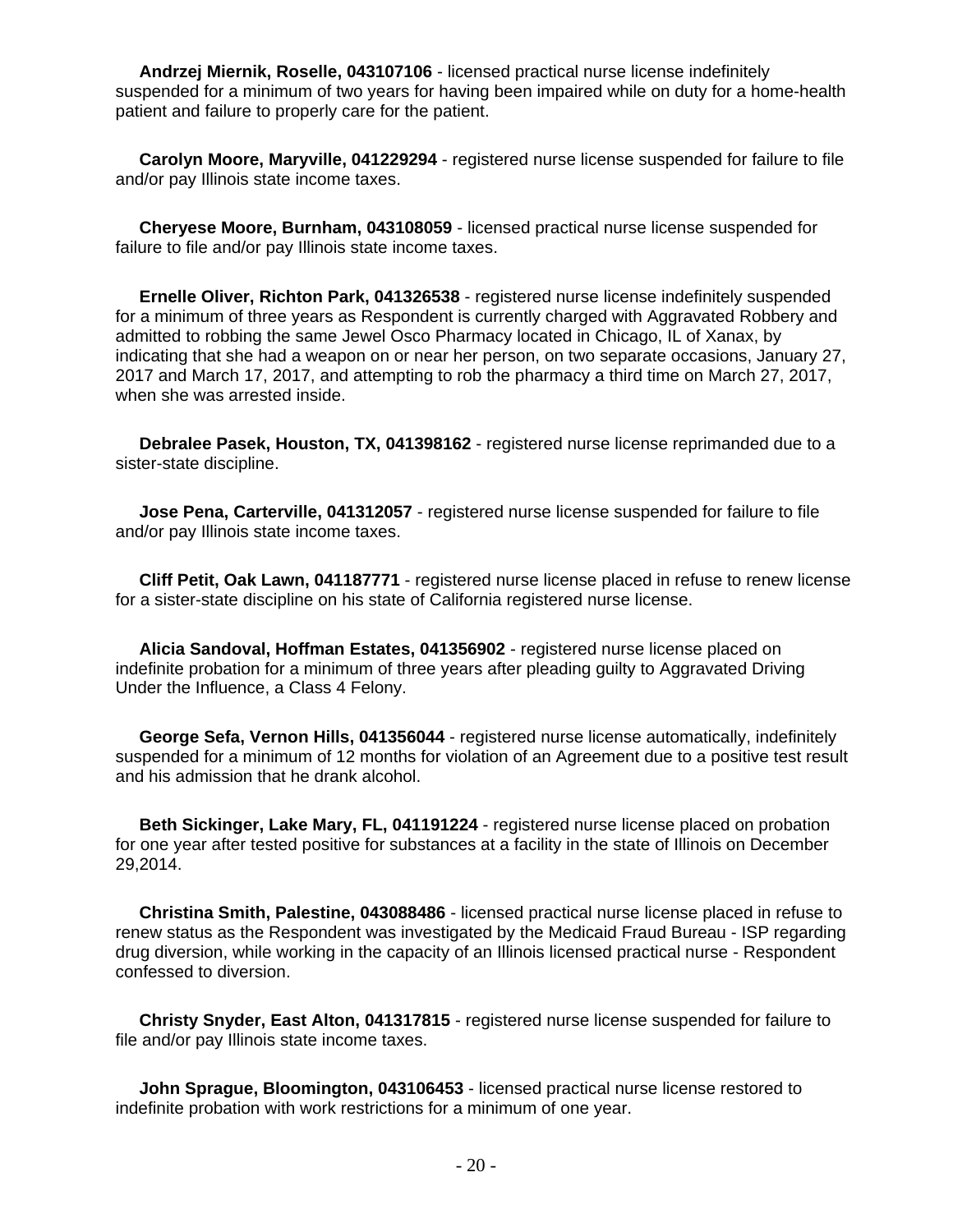**Lawerence Stone, Lawrenceville, 043100804** - licensed practical nurse license placed in refuse to renew status for being disciplined by the Wyoming Board of Nursing due to Unprofessional Conduct.

 **James Strauss, Bloomington, 041385515** - registered nurse license revoked for unprofessional conduct and H.I.P.A.A. violations - Respondent photographed protected images of patients in the operating room (of a facility in the state of Illinois) without authorization and outside the scope of his duties.

 **Vicki Sure, Sturbridge, MA, 041168422** - registered nurse license placed in refuse to renew status due to a sister-state discipline in the state of Virginia, for drug diversion while working at Carilion Roanoke Memorial Hospital

 **Reynaldo Sygaco, South Barrington, 041252875** - registered nurse license suspended for failure to file and/or pay Illinois state income taxes.

 **Deanna Tatro, Bloomington, 041324428** - registered nurse license reprimanded with coursework for breach of the boundary between nurse and patient. Respondent loaned money to the patient's money for Christmas which she could not repay. Respondent falsely charted seven h ours of work without providing services. Respondent immediate made restitution to her employer.

 **Dorothy Tolbert, Merrillville, IN, 041433413** - registered nurse license suspended for failure to file and/or pay Illinois state income taxes.

 **Christine Trupp, Centralia, 041286264** - registered nurse license placed in refuse to renew status after her Pennsylvania professional nursing license was indefinitely suspended due to submitting a fraudulent reference with her Oklahoma application for licensure.

 **Kathryn Valentine, St. Louis, MO, 043120980** - licensed practical nurse license suspended for failure to file and/or pay Illinois state income taxes.

 **Melinda West, Decatur, 043101682** - licensed practical nurse license suspended for failure to file and/or pay Illinois state income taxes.

 **Lena Wheat, Mesa, AZ, 041299231** - registered nurse license suspended for failure to file and/or pay Illinois state income taxes.

 **Jennifer Whitston, Cotton, GA, 041351742** - registered nurse license placed in refuse to renew status after Respondent's Georgia nursing license was suspended due to testing positive for Hydromorphone.

 **Carla Young, Orlanda, FL, 041347530** - registered nurse license placed in refuse to renew status after his Florida nursing license was disciplined for failing to properly record the wasting of prescription medication.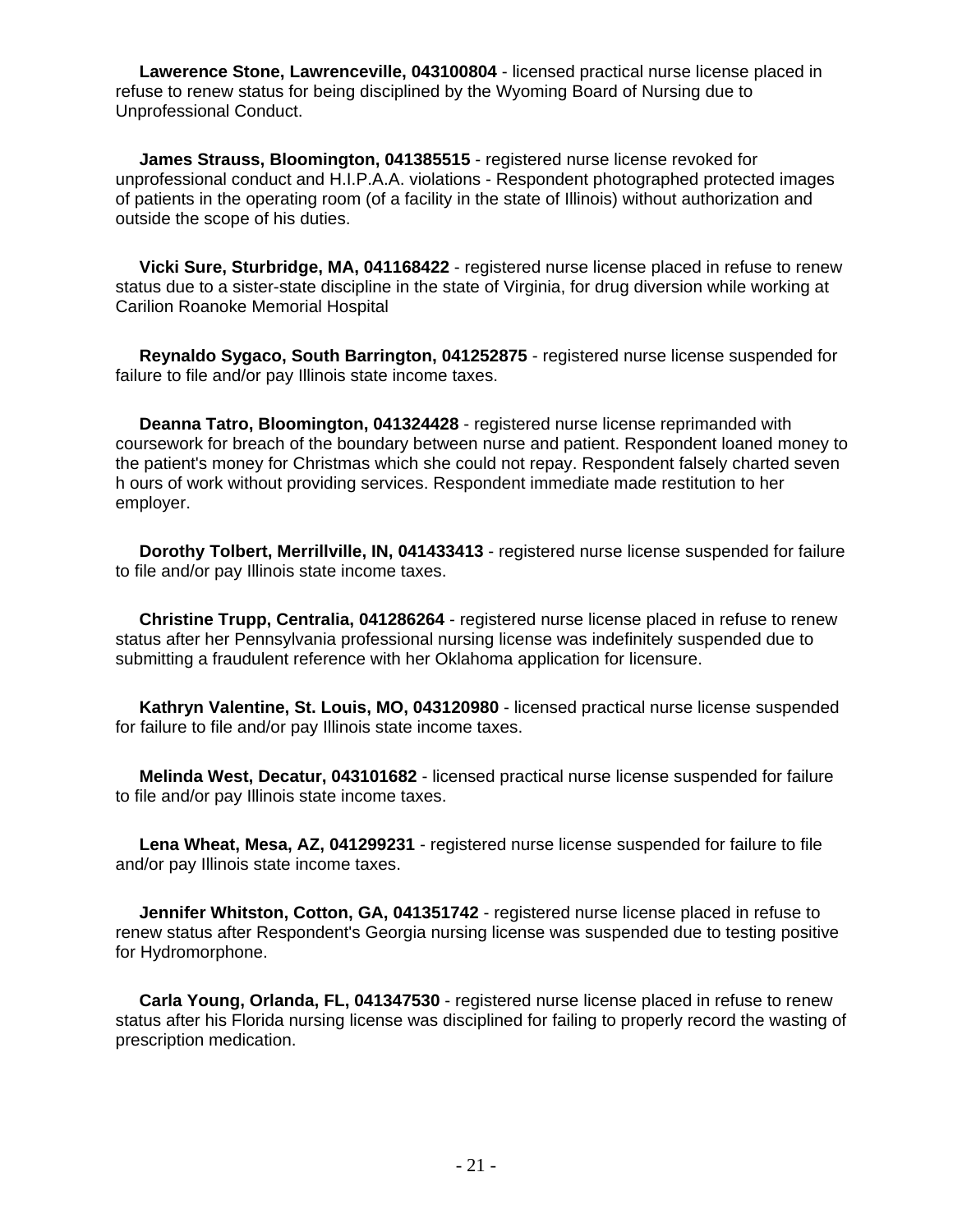#### **OPTOMETRY**

 **Edward Shpritz, Chicago, 046006687** - optometrist license suspended for failure to file and/or pay Illinois state income taxes.

#### **PHARMACY**

 **Penny Adams, Champaign, 049252281** - pharmacy technician license issued and placed on one- year probation due to a prior criminal conviction.

 **Ava Boatright, Springfield, 049133242** - pharmacy technician license placed in refuse to renew status after being terminated from her employer for diversion.

 **Bradford Pharmacy, Bradford, 054004928** - pharmacy license placed in refuse to renew status due to Respondent Pharmacy filled prescriptions for a patient without authorization from the prescriber; and Respondent Pharmacy had failed a Department inspection.

 **California Pharmacy & Compounding Center, New Port Beach, CA, 054016770** pharmacy license voluntarily surrendered their license after being disciplined by the California Board of Pharmacy.

 **John Claridge, Wheaton, 051291629** - pharmacist license restored to indefinite probation for a minium of one year commencing on August 11, 2017.

 **Okezie Clement, Chicago, 049235556** - pharmacy technician license suspended for being more than 30 days' delinquent in the payment of child support.

 **Monique Coffie, Chicago, 049244855** - pharmacy technician license suspended for failure to file and/or pay Illinois state income taxes.

 **Justin Davis, Seattle, WA, 051296430** - pharmacist license reprimanded due to a sisterstate discipline in the Common wealth of Pennsylvania where he was reprimanded and assessed a civil penalty of \$2,500 due to his accessing of a patient's prescription records for no legitimate purpose associated with the practice of pharmacy.

 **Steven Gear, Carbondale, 049191052** - pharmacy technician license placed in refuse to renew status after being terminated from his employer for diversion.

 **Timothy Gilkison, Chicago, 051291703** - pharmacist license indefinitely suspended for a minimum of one year for violating the terms of a Department ordered probation.

 **Brenda Gutierrez-Parra, Waukegan, 049229943** - pharmacy technician license indefinitely suspended for a minimum of one year for diverting controlled substances from her employer.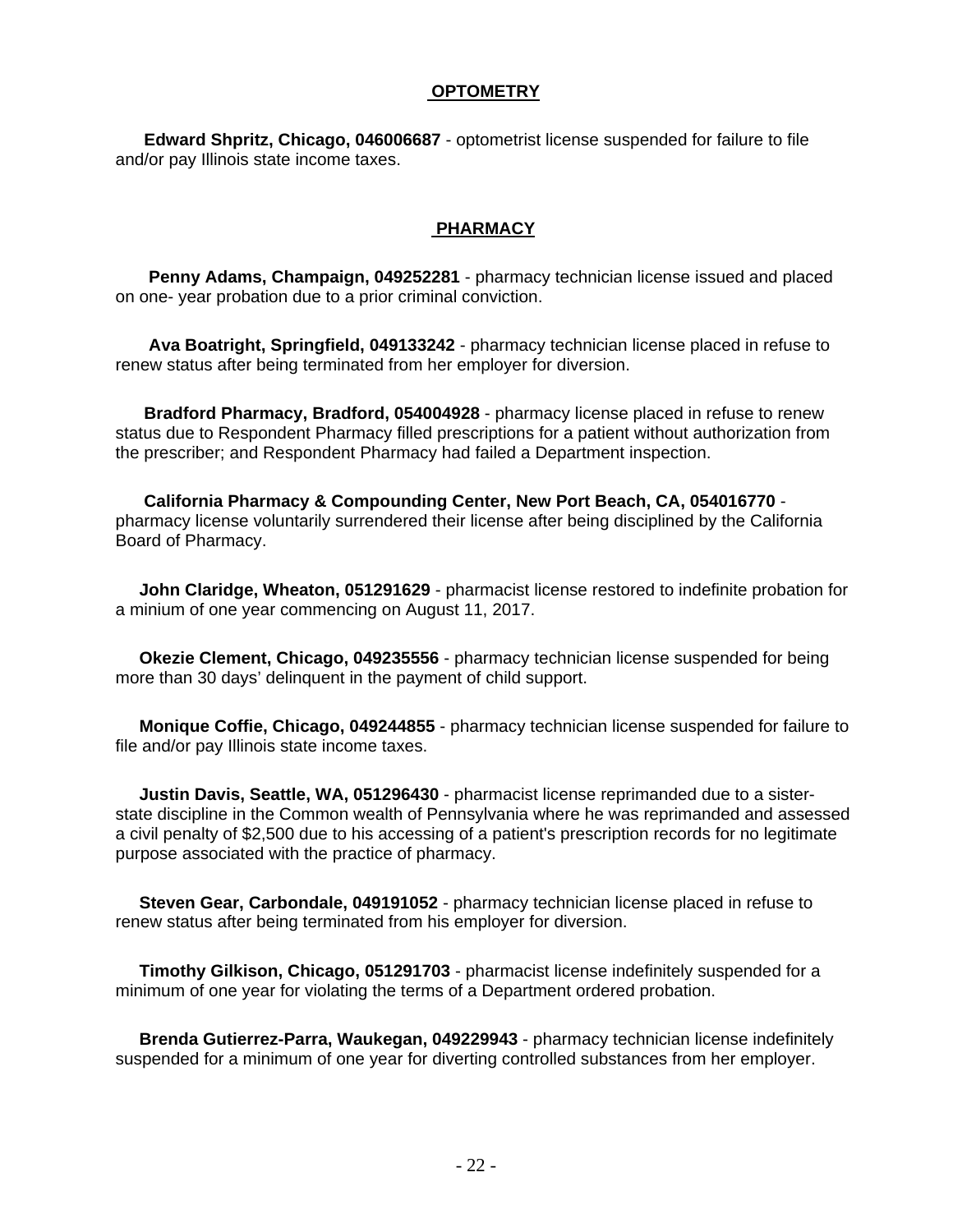**Betty Hoy, Bradford, 051025344** - pharmacist license placed in refuse to renew status as the respondent filled prescriptions for patient without authorization from the prescriber; and a Department audit of Bradford Pharmacy (054004928) has revealed various violations of the Illinois Pharmacy Practice Act while Respondent was the Pharmacist-in-Charge of Bradford Pharmacy.

 **Junaid Khan, Chicago, 049183513** - pharmacy technician license suspended for failure to file and/or pay Illinois state income taxes.

 **Negin Kiyavash, Schaumburg, 051289703** - pharmacist license reprimanded for failure to close the compounding room when professional testing revealed contamination.

 **Delores Norman, Hazel Crest, 049101388** - pharmacy technician license suspended for failure to file and/or pay Illinois state income taxes.

 **Karen Scriven, Carterville, 051298341** - pharmacist license placed on indefinite probation for a minimum of two years and not allowed to be a pharmacist-in-charge at any pharmacy for improper compounding practice and potential medication errors for improper repackaging.

 **Uereaka Thompson, Wheaton, 049250202** - pharmacy technician license suspended for failure to file and/or pay Illinois state income taxes.

#### **PHYSICAL THERAPY**

 **James Kostrewa, Batavia, 070018937** - physical therapist license placed in refuse to renew status for being disciplined by another state's professional physical therapy board for inadequate care and failure to maintain adequate or accurate records.

 **Herminia Manabat, Aurora, 070008654** - physical therapist license suspended for failure to file and/or pay Illinois state income taxes.

 **Russel Morris, Mayfield, KY, 070009559** - physical therapy license placed in refuse to renew status for engaging in fraud or material deception in the delivery of professional services which is considered unethical and unprofessional conduct related to the practice of physical therapy.

 **Dana Ogle, Petersburg, 160002274** - physical therapist assistant license placed in refuse to renew status for testing positive to a drug test for excessive use of alcohol or drugs.

 **Luis Rivera, Mequon, WI, 070016815** - physical therapist license placed in refuse to renew status for being publicly disciplined by another state's professional physical therapy board as a result of an action brought against the Respondent for the billing of services not rendered.

 **Jeremy Vandevender, Glenview, 070018758** - physical therapist license placed in refuse to renew status for being disciplined by another state's licensing authority for failing to obtain 30 continuing education credits

.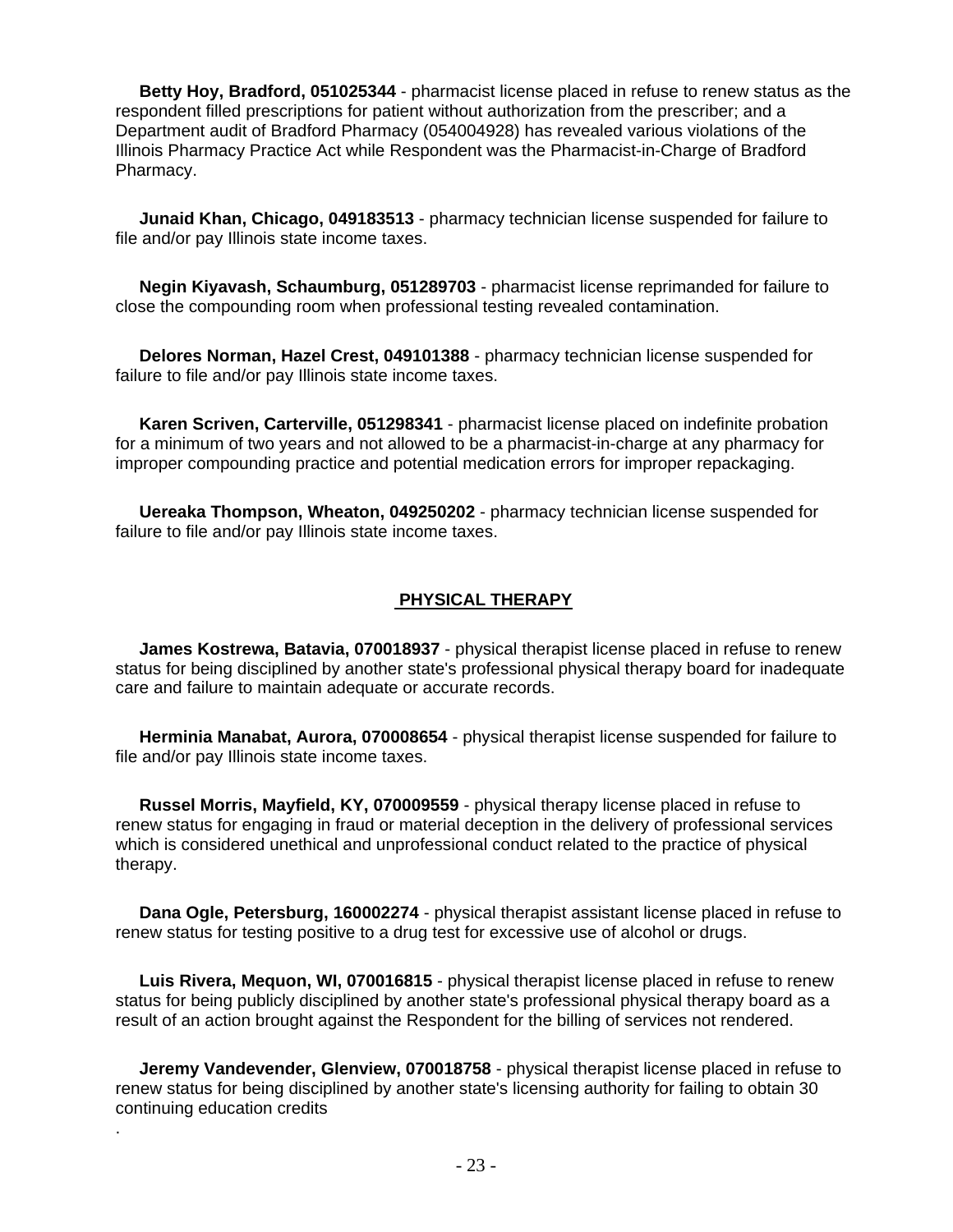#### **PODIATRY**

 **J Michael Macek, Galesburg, 016003711** - podiatrist license suspended for failure to file and/or pay Illinois state income taxes.

#### **PROFESSIONAL COUNSELOR**

 **Christine Achre, Chicago, 180005578** - licensed clinical professional counselor license suspended for failure to file and/or pay Illinois state income taxes.

 **Allyson Pierson, New Lenox, 178008089** - licensed professional counselor license suspended for failure to file and/or pay Illinois state income taxes.

 **Kreszentia Snyder, Chicago, 180007782** - licensed clinical professional counselor license suspended for failure to file and/or pay Illinois state income taxes.

#### **PUBLIC ACCOUNTANT**

 **Barry Ehlers, Northbrook, 065022416** - licensed certified public accountant license placed in refuse to renew status for being more than 30 days' delinquent in the payment of child support.

 **Steven Garland, Sycamore, 065011906** - licensed certified public accountant license placed in refuse to renew status for offering or holding himself out to practice as a LCPA while on an expired LCPA license.

 **Daniel Nye, Deerfield, 239017688** - registered certified public accountant license suspended for failure to file and/or pay Illinois state income taxes.

 **Swartz Financial Management, Inc., Schaumburg, 066004481** - licensed certified public accountant firm license and Barry A Swartz (065007106) licensed certified public accountant license were both placed in refuse to renew status for performance of one or more accountancy activities outlined in Act at 225 ILCS 450/8.05(a)(1)(2015) without: (1) obtaining a professional service corporation license pursuant to 805 ILCS 10/7 and/or; (2) notifying a Peer Review Administrator within 30 days' of accepting the engagement(s) and undergoing a peer review within 18 months after the end of the period covered by the engagement.

#### **SHORTHAND REPORTER**

 **Lisa O'Brien, Chicago, 084003822** - certified shorthand reporter license suspended for failure to file and/or pay Illinois state income taxes.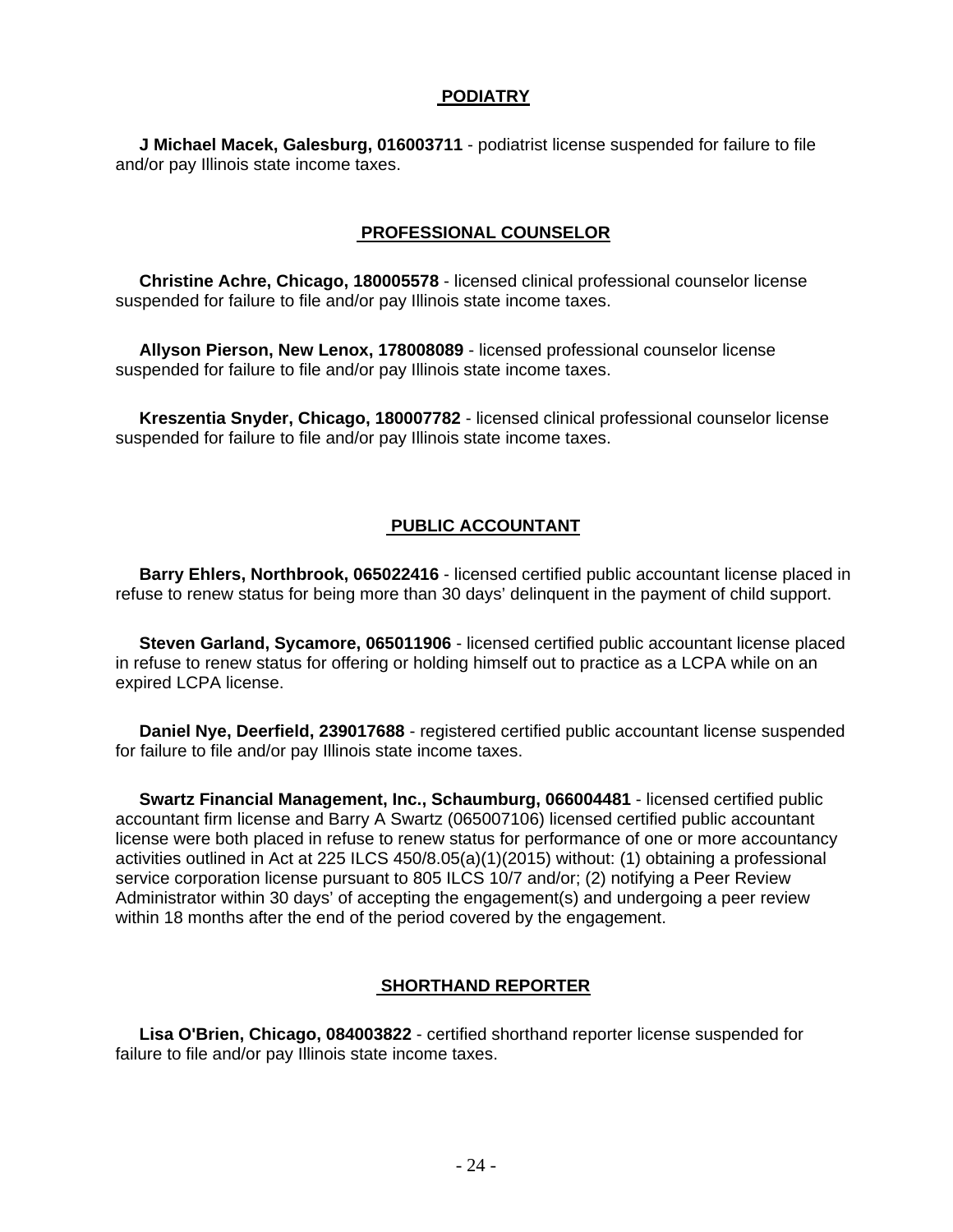#### **PROFESSIONAL ENGINEERS**

 **Jason Morales, Plainfield, 062055385** - professional engineer license suspended for failure to file and/or pay Illinois state income taxes.

# **DIVISION OF REAL ESTATE**

#### **UNLICENSED**

 **Delight Cherry, Chicago, unlicensed** - ordered to cease and desist the unlicensed practice of real estate and imposed a \$2,500 civil penalty for engaging in the unlicensed practice of real estate, failing to disclose prior discipline on her application, and failing to disclose a crime of which an essential element is dishonesty.

 **Virgil Griffin, Matteson, unlicensed** - ordered to cease and desist the unlicensed practice of real estate and imposed a \$7,500 civil penalty for practicing or offering real estate in the State of Illinois without a license.

 **Shelley Norton, Chicago, unlicensed** - ordered to cease and desist the unlicensed practice as a community association manager.

 **Richard Olson, Newark, 553001155** - ordered to cease and desist and assessed a \$5,000 civil penalty for the unlicensed practice of real estate appraisal.

 **James Rogers, Country Club Hills, unlicensed** - ordered to cease and desist the unlicensed practice as a community association manager.

#### **APPRAISAL**

 **Irene Aronov Bekerman, Wilmette, 556003228** - certified residential real estate appraiser license ordered to complete a cost approach course and report writing course for producing a misleading appraisal report in violation of USPAP.

 **Denise George, Oak Brook, 556003726** - certified residential real estate appraisal license reprimanded and shall complete continuing education for producing a misleading appraisal in violation of USPAP.

 **Lev Novoseletsky, Skokie, 553001314** - certified general real estate appraiser license ordered to complete a 30 hour residential sales comparison and income approach class for producing a misleading appraisal report in violation of USPAP.

 **Rick Salisbury, Peoria, 556002788** - certified residential real estate appraiser license fined \$1,000 and ordered to take a condominium appraisal class for producing a misleading appraisal report in violation of USPAP.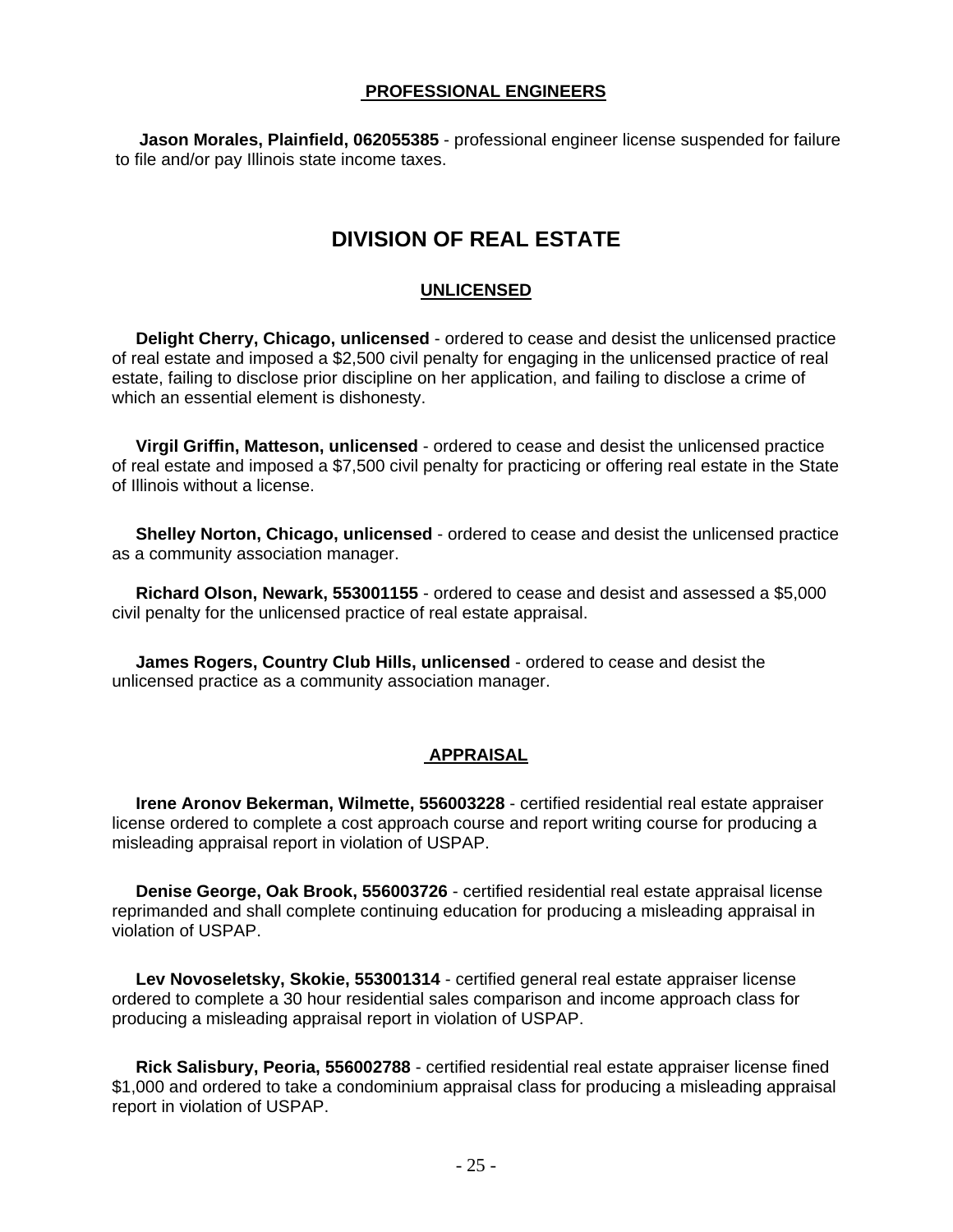#### **AUCTIONEER**

 **Michael Hobbs, Sesser, 441000103** – licensed auctioneer license fined \$1,000 for engaging in the practice of auctioneering, conducting an auction, or providing auction services while his license was expired and for using an assumed business name which was not registered with the Department.

 **Stuart Millner, Union, MO, 441000336** – licensed auctioneer license and licensed auction firm license, **444000272**, revoked for a conviction for Bank Fraud and Mail Fraud in case number 4:16-cr-00153.

#### **COMMUNITY ASSOCIATION MANAGER**

 **Leroy Gunn, Chicago, 261002222** - community association manager license suspended for failure to file and/or pay Illinois state income taxes.

 **Richard Holtzman, Chicago, 261001538** - community association manager license reprimanded and fined \$1,000 for misrepresenting on his application for licensure that he did not have any criminal convictions when in fact he has been convicted of multiple offenses.

 **Latrice Mcgee, Chicago, 261001086** - community association manager license reprimanded and fined \$750 for practicing while her license was in "not renewed" status.

# **REAL ESTATE**

 **Jack Bogun, Barrington, 475137068** - real estate broker license suspended for failure to file and/or pay Illinois state income taxes.

 **Daniel Brueck, Oak Lawn, 475133617** - real estate broker license suspended for failure to file and/or pay Illinois state income taxes.

 **Eric Bryant, Crete, 201706839** - real estate broker license suspended for being more than 30 days' delinquent in the payment of child support.

 **Kristin Foster, Libertyville, 475169250** - real estate broker license suspended for failure to file and/or pay Illinois state income taxes.

 **Tina Franklin, Bourbonnais, 475143360** - real estate broker license suspended for failure to file and/or pay Illinois state income taxes.

 **Marjorie Green, Niles, 475150226** - real estate broker license suspended for failure to file and/or pay Illinois state income taxes.

 **Dwayne Hirsch, Chicago, 475163798** - real estate broker license suspended for being more than 30 days' delinquent in the payment of child support.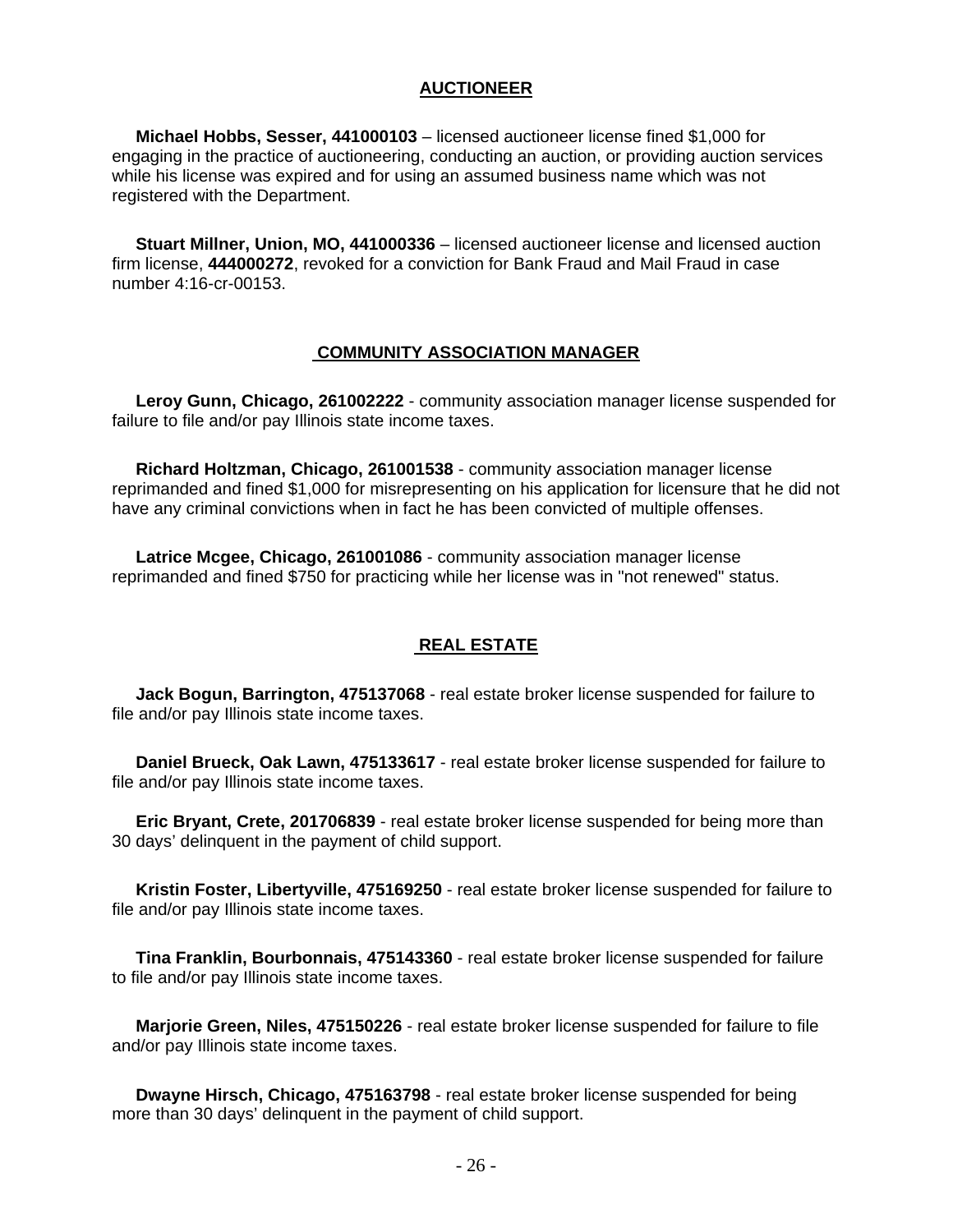**James Jones Jr, Rock Island, 475143568** - real estate broker license suspended for failure to file and/or pay Illinois state income taxes.

 **Paul King, Evanston, 471016797** - real estate managing broker license revoked and real estate broker corporation license, **478025818**, are both revoked because of a payment from the Real Estate Recovery Fund on behalf of the licensees.

 **Paul King, Evanston, 471016797** - real estate managing broker and real estate broker corporation license, **478025818**, shall each remain revoked and each fined \$1,200,000 for failure to deposit security deposits into an escrow account separate and apart from personal and other business accounts, failure to account for or remit the earnest money (\$338,265); unprofessional conduct, and failure to respond to the Department's requests for records.

 **Rudolph Krueger, Naperville, 4710050231** - real estate managing broker license revoked for violating the terms of a consent order.

 **Ivica Ivo Lazich, Lyons, 471009343** - real estate managing broker license and real estate broker corporation license, **Capital Investment Realty Group, 478025299,** are fined \$1,000, owed jointly and severally, for failing to timely meet the audit requirements of the Department despite several demands for compliance.

 **Danny Lewis, Chicago, 475126641** - real estate broker license reprimanded, must complete quarterly compliance reports for two years and fined \$2,000 for engaging in misleading advertising, holding out members of a team who were not in fact sponsored by the same sponsor or holders of an active license, and for acting beyond the scope of his license by supervising members ofa team without a managing broker license.

 **Gilbert Mathews, Woodridge, 475156025** - real estate broker license suspended for failure to file and/or pay Illinois state income taxes.

 **Kevin Mueller, Chicago, 475161455** - real estate broker license suspended for failure to file and/or pay Illinois state income taxes.

 **Stuart Oseroff, Naperville, 471012809** - real estate managing broker license suspended for failure to file and/or pay Illinois state taxes.

 **Ryan Pottinger, Yorkville, 475167589** - real estate broker license suspended for failure to file and/or pay Illinois state income taxes.

 **Kelly Rizzo-Parker, Chicago, 475149624** - real estate broker license suspended for failure to file and/or pay Illinois state taxes.

 **Ajinder Sandhu, Lombard, 471008135** - real estate managing broker license suspended for failure to file and/or pay Illinois state income taxes.

 **John Scuras, Chicago, 475172498** - real estate broker license suspended for being more than 30 days' delinquent in the payment of child support.